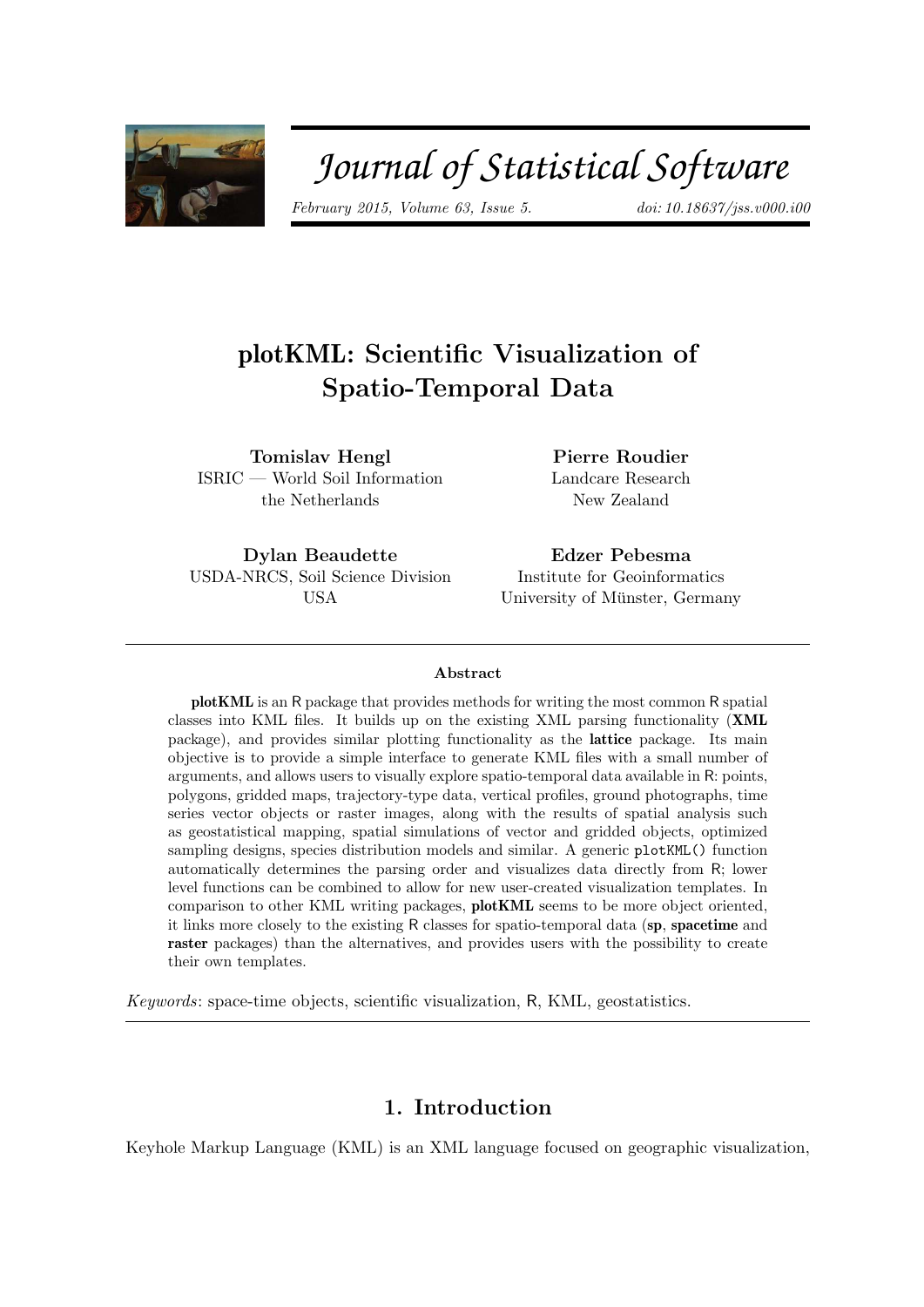including annotation of maps and images [\(Wilson 2008; Wernecke 2009\)](#page-23-0). It is the standard adopted by Google and now used by Google Earth™ as its primary exchange format. There is a growing interest in using Google Earth to visualize spatio-temporal data produced in the R environment for statistical computing. We believe that the main reasons responsible for this growth are:

- 1. Google Earth is one of the most wide-spread geographical data browsers available with  $>1$  billion downloads as of October 2011<sup>1</sup>. It is a largely intuitive software, easily accessible to people without any professional GIS training, and most importantly, a framework which can be used to increase a project reach to the general public [\(Butler](#page-21-0) [2006;](#page-21-0) [Patterson 2007; Goodchild 2008\)](#page-22-0).
- 2. According to [McGavra](#page-22-0) *et al.* [\(2009\)](#page-22-0), KML is one of the leading Open Geospatial Consortium (OGC) XML encoding standards.
- 3. Google Earth provides access to high-resolution remote sensing data (Ikonos, GeoEye and Cnes/Spot images, administrative vector data, SRTM DEM and similar), which allows users to qualitatively interpret the analysis results by matching the produced outputs with background imagery [\(Craglia](#page-21-0) *et al.* [2008;](#page-21-0) Fritz *[et al.](#page-22-0)* [2012\)](#page-22-0).
- 4. As KML provides a diversity of visualization options, it is one of the more attractive platforms for scientific visualization of geographical phenomena — it can enable scientists to detect patterns in their data not visible in other software, but it can also help engaging a wider public into scientific research and decision making [\(Butler 2006\)](#page-21-0). [Goodchild \(2008\)](#page-22-0) refers to this as the *'citizen science'*.

Although R is primarily known as a statistical computing environment (R [Development](#page-23-0) [Core Team 2013\)](#page-23-0), it is of increasing interest to the field of geoinformatics and applied spatial data analysis due to its extensibility and the growing diversity of spatial and spatiotemporal data structures [\(Pebesma and Bivand 2005; Pebesma 2012b;](#page-23-0) [Bivand](#page-21-0) *et al.* [2013\)](#page-21-0). Geo-visualization functions in R, on the other hand, are limited because R was not originally designed for interactive exploration of spatial data or as a GIS platform. Although there are many packages in R already that allow interactive visualization, overlay and animated display of geographical phenomena (via packages [RGGOBI](http://www.ggobi.org/rggobi/) and iPlots; for a review refer to [\(Cook](#page-21-0) [and Swayne 2007\)](#page-21-0) and/or [\(Theus and Urbanek 2009\)](#page-23-0)), R has its limitations for interactively exploring geographical data.

There is considerable potential for building connectivity between the sophisticated spatial analysis possible in R and the geo-visualization capacities afforded by Google Earth. However, the export of spatial data from R to KML is not trivial. KML files can be produced using the using GDAL (Geospatial Data Abstraction Library) KML driver, but so far only limited functionality is supported. As the driver description page indicates: *"At this time, only vector layers are handled by the KML driver... limited support is available for fills, line color and other styling attributes."*<sup>2</sup>

Within the R community, other packages produced specifically to allow creation of KML files include: rgdal [\(Keitt](#page-22-0) *et al.* [2013\)](#page-22-0) and raster [\(Hijmans and van Etten 2012\)](#page-22-0), while truly

<sup>1</sup> <http://www.google.com/earth/connect/newsletter/oct11.html>

<sup>2</sup> [http://www.gdal.org/ogr/drv\\_kml.html](http://www.gdal.org/ogr/drv_kml.html)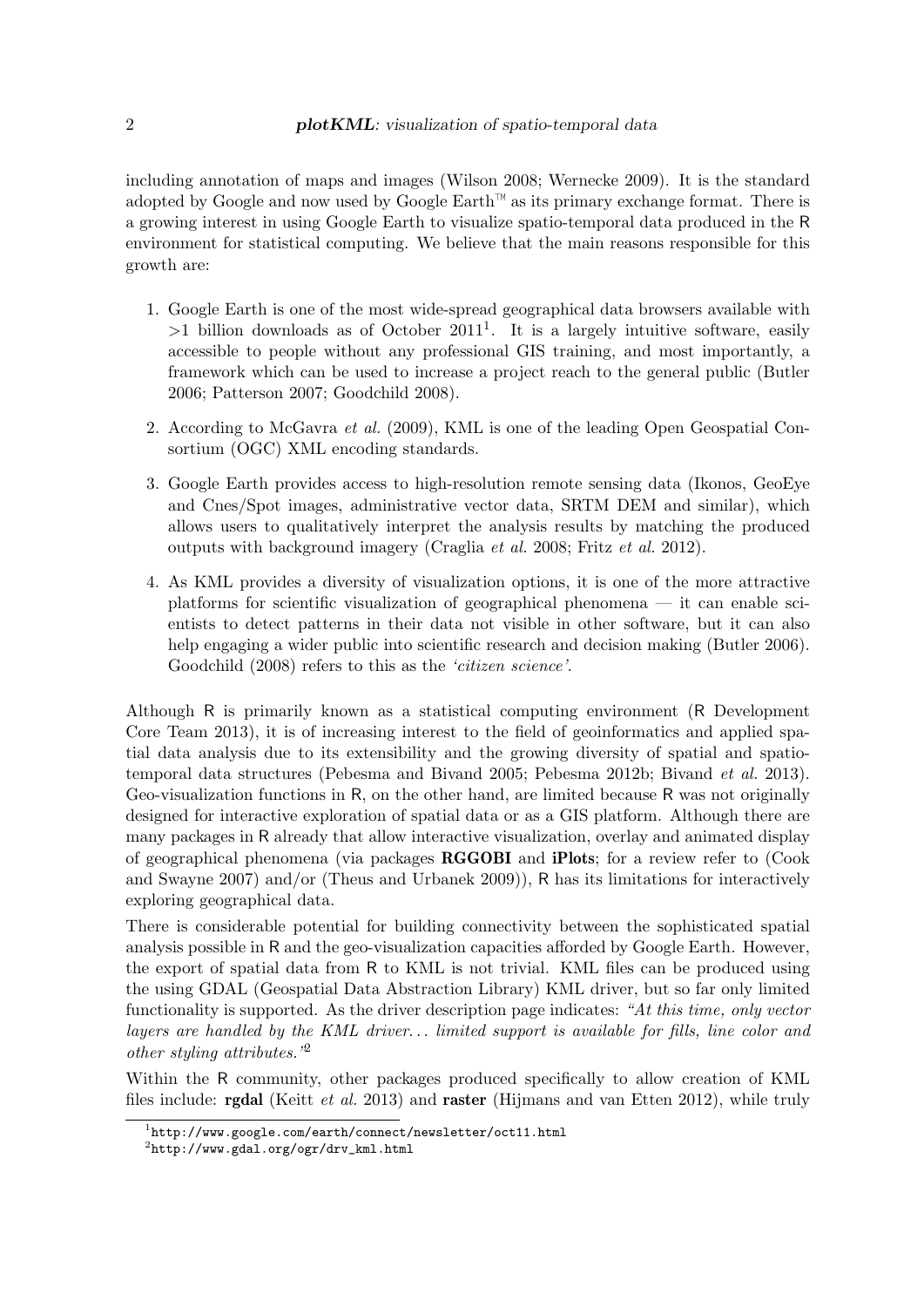specialized KML writing packages include  $R2G2$  [\(Arrigo](#page-21-0) *et al.* [2012\)](#page-21-0) and  $RKML<sup>3</sup>$ . Our objective with the plotKML package was to provide a simple interface to generate KML files with a small number of arguments, and allow users to directly plot spatio-temporal data classes, available in R via the sp [\(Pebesma and Bivand 2005\)](#page-23-0), spacetime [\(Pebesma 2012a\)](#page-23-0), aqp [\(Beaudette and Roudier 2012\)](#page-21-0) and raster [\(Hijmans and van Etten 2012\)](#page-22-0) packages, in a virtual globe type of browser.

This article describes the main functionality and the design of the plotKML package and provides a number of examples of how to produce some common KML visualization templates. Some limitations of the package in comparison with other alternative KML writing software and possibilities to improve the package are given in the discussion section. More detailed tutorials including YouTube videos can be found via the package homepage<sup>4</sup>.

# 2. Basic concepts

#### 2.1. Scientific visualization of geographic phenomena

The purpose of scientific visualization is to *"graphically illustrate scientific data to enable scientists to understand, illustrate, and glean insight from their data."*<sup>5</sup> According to [Friendly](#page-22-0) [and Denis \(2001\)](#page-22-0), scientific visualization can be primarily connected with visualization of 3D data *"where the emphasis is on realistic renderings of volumes, surfaces, illumination sources, and so forth, perhaps with a dynamic (time) component."* In that context, the main purpose of plotKML package is to enable interactive scientific visualization of geographic phenomena i.e. scientific geovisualization [\(Dykes](#page-21-0) *et al.* [2005\)](#page-21-0).

Interactive geovisualization, i.e. dynamic user-controlled visualization of geographical phenomena, can be today closely connected with 3D computer environments referred to as the *'Virtual globe'*, *'Virtual Earth'* or *'Digital Earth'* [\(Gore 1998;](#page-22-0) [Bleisch 2011\)](#page-21-0). At the beginning of 21st century, the most known virtual globes are [\(Bleisch 2011\)](#page-21-0):

- Google Earth
- Microsoft Bing Maps 3D
- AutoDesk LandXplorer
- NASA World Wind
- ESRI's ArcGlobe
- Leica's Virtual Explorer

Open source alternatives to Google Earth and Microsoft Bing Maps 3D are: (KDE) Marble<sup>6</sup>, OSSIM Planet<sup>7</sup>, and Cesium<sup>8</sup>.

 ${}^{3}$ <http://www.omegahat.org/RKML/>

<sup>4</sup> <http://plotkml.r-forge.r-project.org/>

<sup>5</sup> [http://en.wikipedia.org/wiki/Scientific\\_visualization](http://en.wikipedia.org/wiki/Scientific_visualization)

<sup>6</sup> <http://marble.kde.org/>

<sup>7</sup> <http://trac.osgeo.org/ossim/>

<sup>8</sup> <http://cesium.agi.com>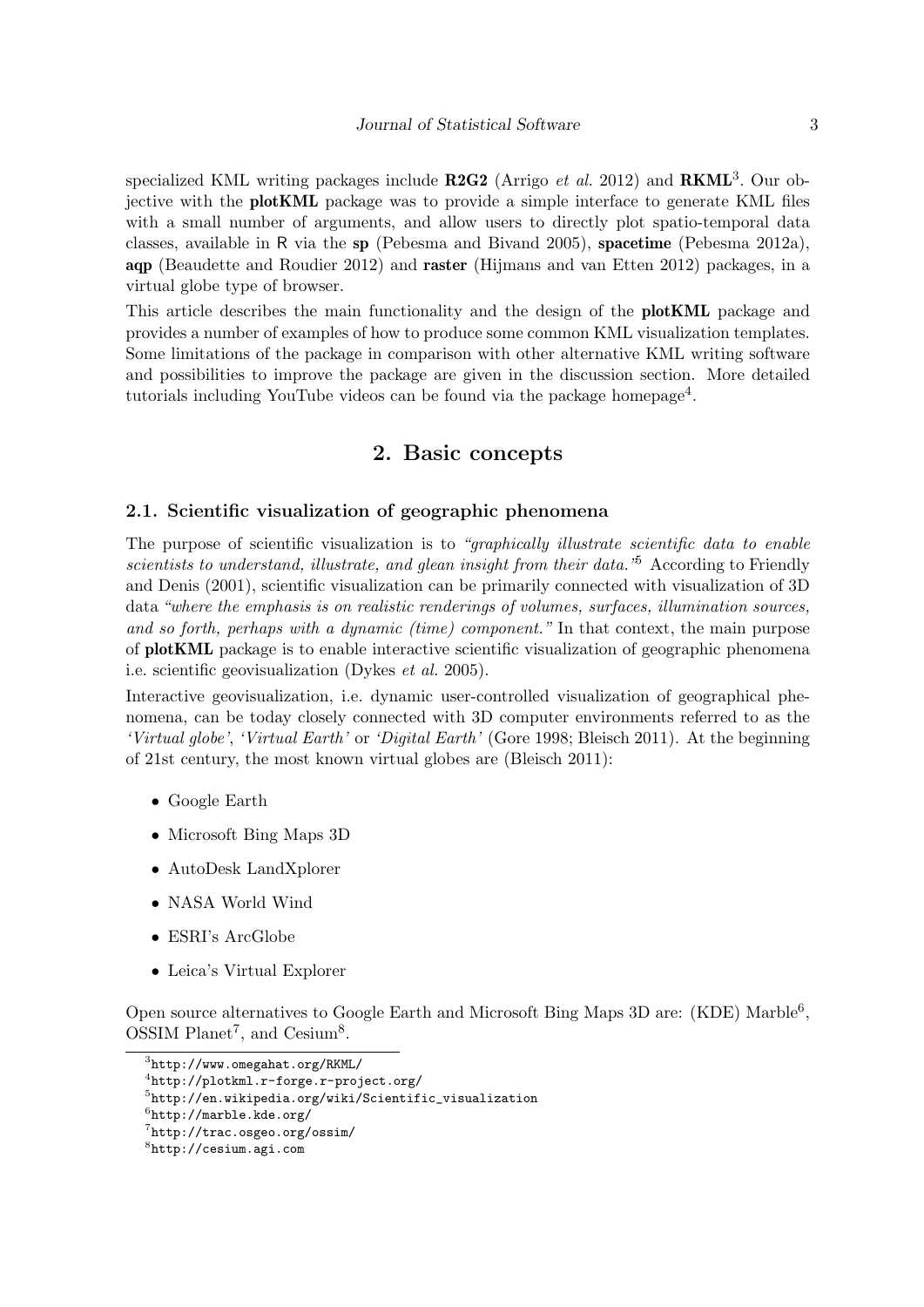<span id="page-3-0"></span>According to [Elmqvist and Tudoreanu \(2007\)](#page-22-0), there are two main reasons for creating 3D virtual globes:

- (a) replicate or simulate the real world,
- (b) use 3D as canvas for abstract information.

The **plotKML** package offers both. As we will show later, it allows Google Earth to be used not only for visualization of maps, but also as a canvas for 3D or  $3D+T$  visualization of any such data created and analyzed in R (see further Figures [3](#page-10-0) and [9\)](#page-17-0).

Although one can argue whether virtual globes should be used more broadly for decision making and land management, two significant developments can not be disputed: (1) ubiquitous access to free high resolution satellite imagery through Google Earth, Yahoo and Bing has revolutionized applications of GIS for both commercial and non-commercial projects, and (2) anyone is today invited to make, edit, mash-up and share geodata (Fritz *[et al.](#page-22-0)* [2012\)](#page-22-0).

#### 2.2. Space-time continuum

Everything we measure on Earth can be linked to some space-time *'location'*:

- 1. *geographic location* (longitude and latitude)
- 2. *height above the ground surface* (altitude)
- 3. *time of measurement* (year, month, day, hour, minute, second)
- 4. *spatio-temporal support* (size of the blocks of material associated with measurements; time interval or duration of measurement).

By attaching spatio-temporal reference to measurements we can dynamically visualize them, but also run spatio-temporal data analysis [\(Bivand](#page-21-0) *et al.* [2008;](#page-21-0) [Pebesma 2012b\)](#page-23-0). Many analysts already find it useful to be able to visualize all input and derived maps or results of spatial analysis in a Virtual Earth type of environment such as Google Earth [\(Patterson](#page-22-0) [2007\)](#page-22-0). In addition, creating a realistic visualization of observed dynamic phenomena can improve the spatial analysis process, in part, because it can help us make more thoroughly considered interpretations of analysis results [\(Craglia](#page-21-0) *et al.* [2008\)](#page-21-0).

Figure [1](#page-4-0) for example shows how spatio-temporal data can be visualized in a  $2D+T$  space-time cube. The same data-set is further shown in Figure [9](#page-17-0) visualized in Google Earth.

#### 2.3. Spatial and spatio-temporal objects

For [Erwig](#page-22-0) *et al.* [\(1999\)](#page-22-0) spatio-temporal data sets and corresponding databases represent two major groups of features: (1) *moving or dynamic objects* (discrete or vector geometries), and (2) *regions or fields* (continuous). Objects and fields can be further based on *regular* or *irregular* sampling systems and representation models. Many features can be modeled and represented both using discrete (vector) and continuous (raster) GIS models. For example, objects such as a population of animals can be modeled and represented as discrete objects (trajectories or points), but also as densities (*regions*) or polygons representing home ranges.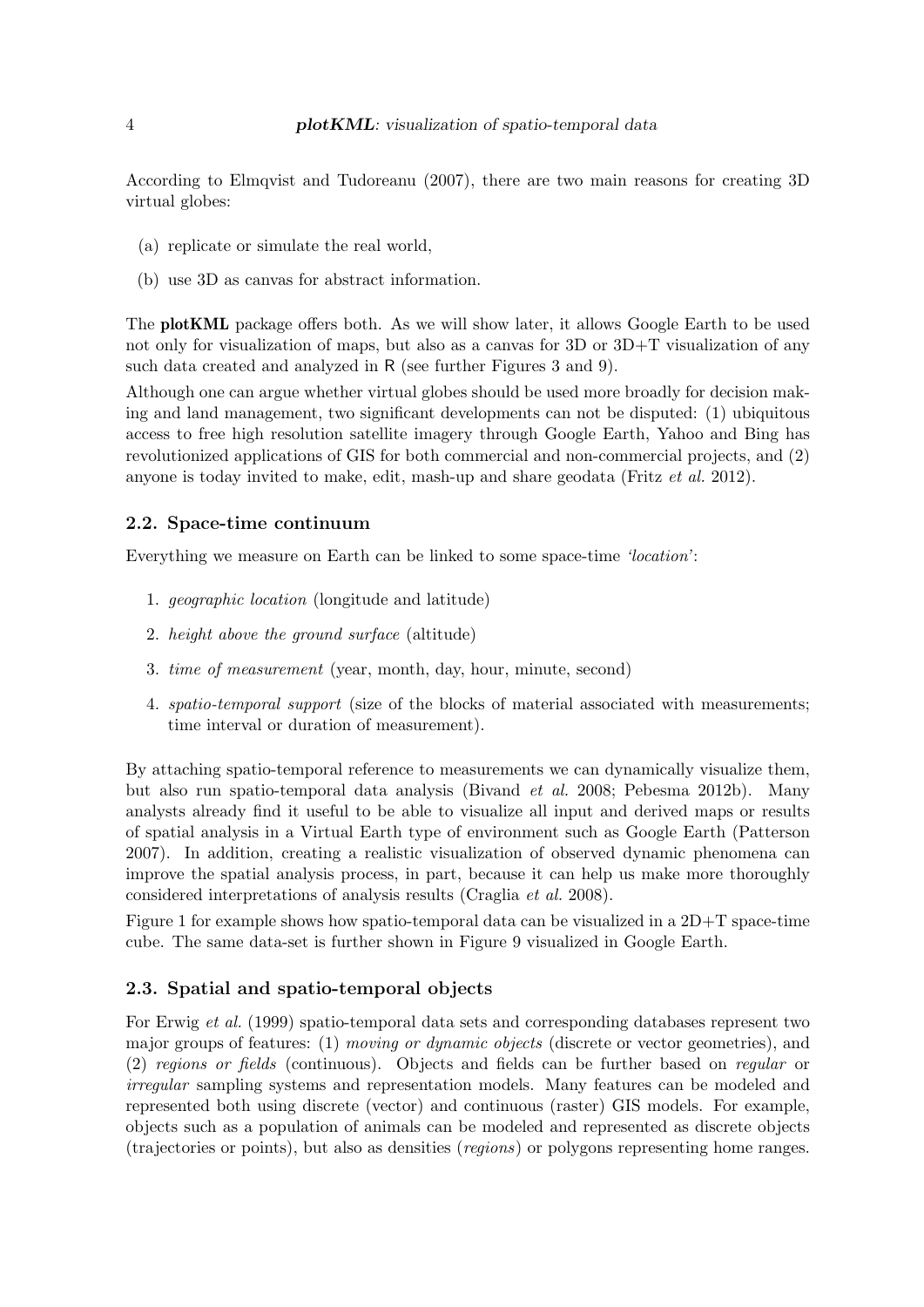<span id="page-4-0"></span>

Figure 1: Space-time cube visualized in R: (a) cloud plot showing location of meteorological stations in Croatia (data set from [Hengl](#page-22-0) *et al.* [\(2012\)](#page-22-0)), (b) illustration of spatial and temporal support in the space-time cube.

Likewise, earthquakes are in their essence *regions* (of sudden and violent shaking of the ground), but are often represented as points. This is just to illustrate the complexity of choosing the right model for representing such dynamic features. For an introduction to the complexity of spatial and spatio-temporal objects and fields refer also to [Galton \(2004\)](#page-22-0).

[Bivand](#page-21-0) *et al.* [\(2008,](#page-21-0) pp.28–55) and [Pebesma \(2012b\)](#page-23-0) implemented classes for spatial and spatio-temporal data in R via the sp and spacetime packages. These classes are also highly extendable and are already widely used inside the R spatial data analysis community. The sp package [\(Pebesma and Bivand 2005\)](#page-23-0) is currently one of the top 10 packages with highest number of dependencies on CRAN<sup>9</sup>, and has been used as the main starting point for building visualization functionality in plotKML.

A schematic overview of 2D, 3D, 2D+T and 3D+T combinations of spatio-temporal object types is given in Table [2.3.](#page-3-0) Note that not all space-time combinations of 2D/3D+T objects are yet implemented in R, and some are implemented but are still rather experimental. For example, voxels can be constructed by adding the third dimension to object of class SpatialPixels, but methods for such type of data are still limited.

Although KML can probably accommodate all spatio-temporal objects listed in Table [2.3,](#page-3-0) visualization of densely sampled 3D+T objects, e.g. millions of voxels, is probably still not recommended in KML. For example, by making COLLADA (COLLAborative Design Activity; an open standard XML schema) 3D objects one can potentially generate any type of 3D spatio-temporal object, but this is then highly complex and requires good knowledge of COLLADA and KML.

 $9$ See blog by Dirk Eddelbüttel published at  $http://dirk.eduelbuettel.com$  on Thursday, 16th August 2012.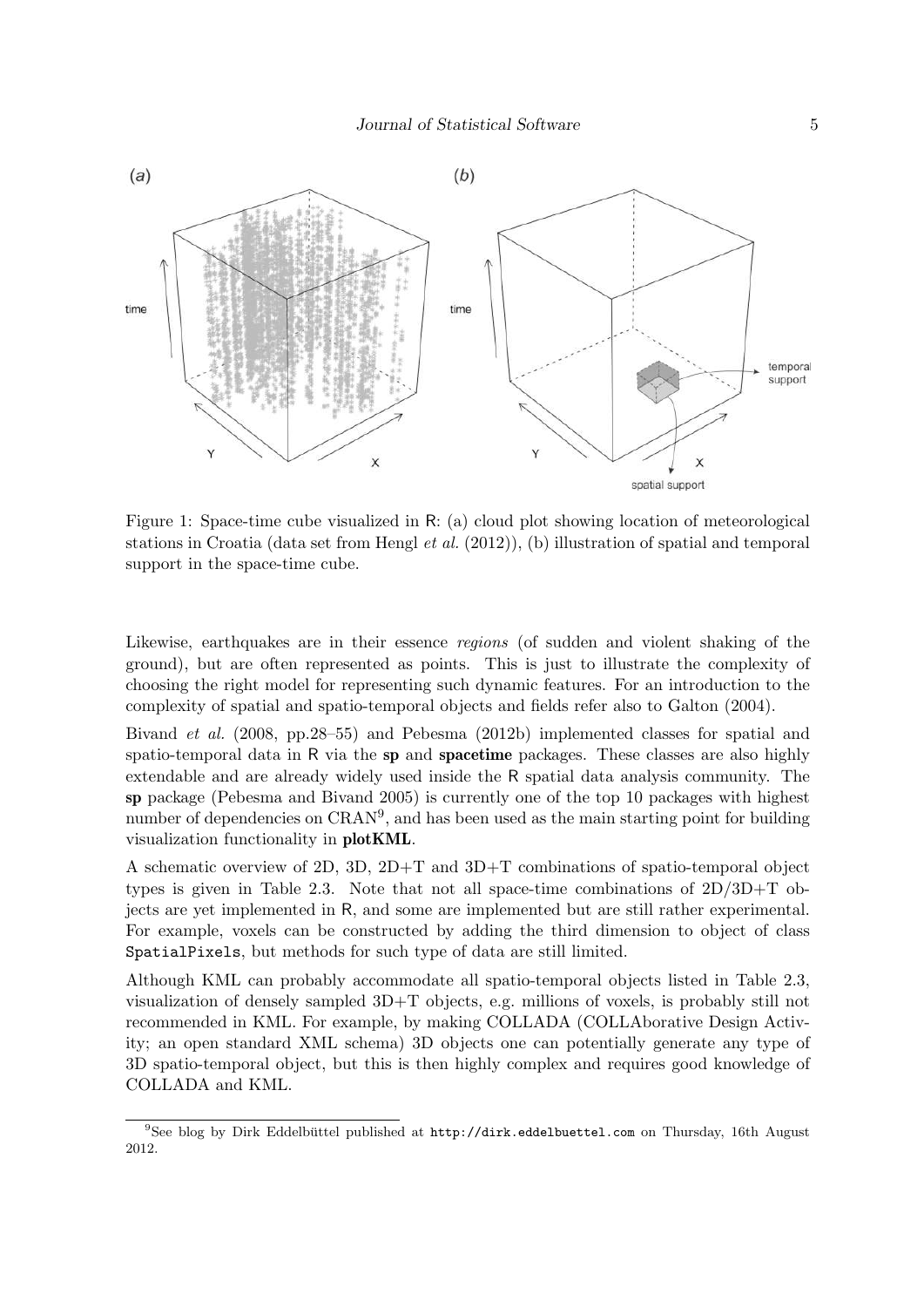

Table 1: Types of spatio-temporal objects (points and regions) based on the number of dimensions  $(2D, 3D, 2D+T, and 3D+T)$  and support type and corresponding R classes. STFDF stands for a class for spatio-temporal data with full space-time grid, STIDF stands for a class for unstructured spatio-temporal or irregular data, and STTDF stands for a class for spatio-temporal trajectory data [\(Pebesma 2012b\)](#page-23-0).  $\star$  — classes not yet available in R.

#### 2.4. Spatial data structures in R and KML

Consider for example the Google headquarters in Mountain View, CA. The point location can be prepared in R as object of class SpatialPoints\*, as implemented in the sp package, which takes few steps:

```
R> library("sp")
R> lat = 37.423156
R> lon = -122.084917
R> name = "Google headquarters"
R> pnt = data.frame(name, lat, lon)
R> coordinates(pnt) <- ~lon+lat
R> proj4string(pnt) <- CRS("+proj=longlat +datum=WGS84")
R> pnt
class : SpatialPointsDataFrame
features : 1
extent : -122.0849, -122.0849, 37.42316, 37.42316
coord. ref. : +proj=longlat +datum=WGS84
variables : 1
names : name
min values : Google headquarters
max values : Google headquarters
```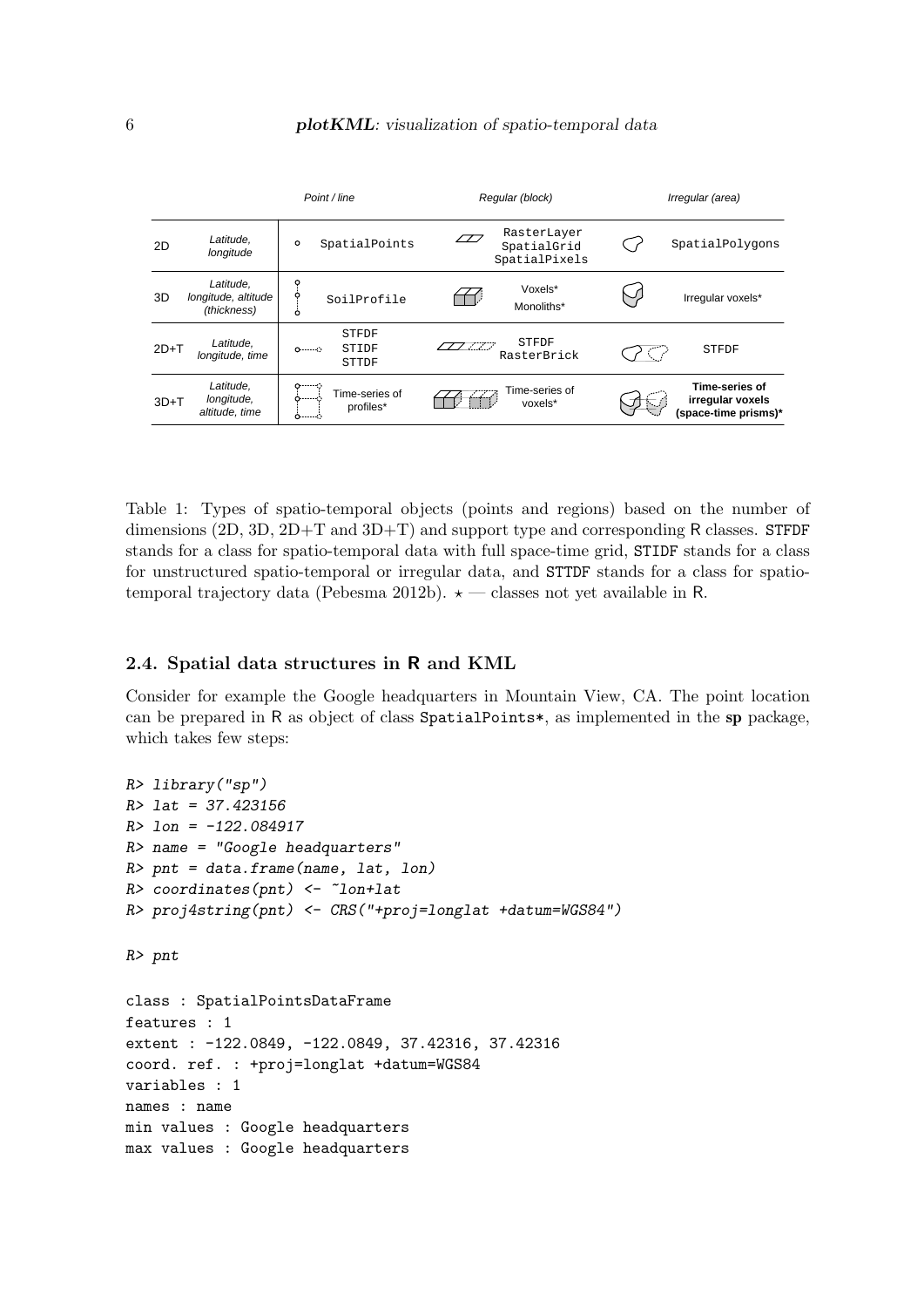The same object in KML can be generated by using the XML package [\(Lang 2013\)](#page-22-0):

```
R> library("XML")
R> pnt.kml <- newXMLNode("kml")
R> h2 <- newXMLNode("Document", parent = pnt.kml)
R> h3 <- newXMLNode("name", "Google headquarters", parent = h2)
R> h4 <- newXMLNode("Folder", parent=pnt.kml[["Document"]])
R> txtc <- sprintf('<Placemark><Point><coordinates>
+ %.5f,%.5f,%.0f</coordinates></Point></Placemark>',
+ coordinates(pnt)[,1], coordinates(pnt)[,2], rep(0, length(pnt)))
R> parseXMLAndAdd(txtc, parent = h4)
R> pnt.kml
\langle km1 \rangle<Document>
    <name>Google headquarters</name>
    <Folder>
      <Placemark>
        <Point>
          <coordinates>
    -122.08492,37.42316,0</coordinates>
        </Point>
      </Placemark>
    </Folder>
  </Document>
\langle/kml\rangle
```
where newXMLNode creates nodes in an XML object, sprintf is the wrapper for the fast C function that returns a character vector, and saveXML writes the object to a file (this function is does most of the work in the **plotKML** package). An XML object is basically a hierarchically structured object with nodes of different type. The rules to build and extend such objects are defined via the specific XML scheme, in this case the OGC KML 2.2 scheme [\(Wilson 2008\)](#page-23-0).

Note that, although both R objects and KML (XML) files are human readable and have similar hierarchical structure, they have some systematic differences. First, KML accepts only geographical coordinates in WGS84 system, which must include altitude i.e. only 3D georeference is acceptable, while in R any proj4 supported projection can be used and the georeference can be 2D or 3D. Secondly, KML is by default used to display objects (*"placemarks*") on Earth's surface, while the sp package does not restrict considering the bounding box and relative position based on land surface. To understand all rules and validity checks of the KML format refer to [Wernecke \(2009\)](#page-23-0), and for an introduction to the sp class objects refer to [Bivand](#page-21-0) *et al.* [\(2013\)](#page-21-0).

# 3. Implementation and code examples

### 3.1. Basic principles and main use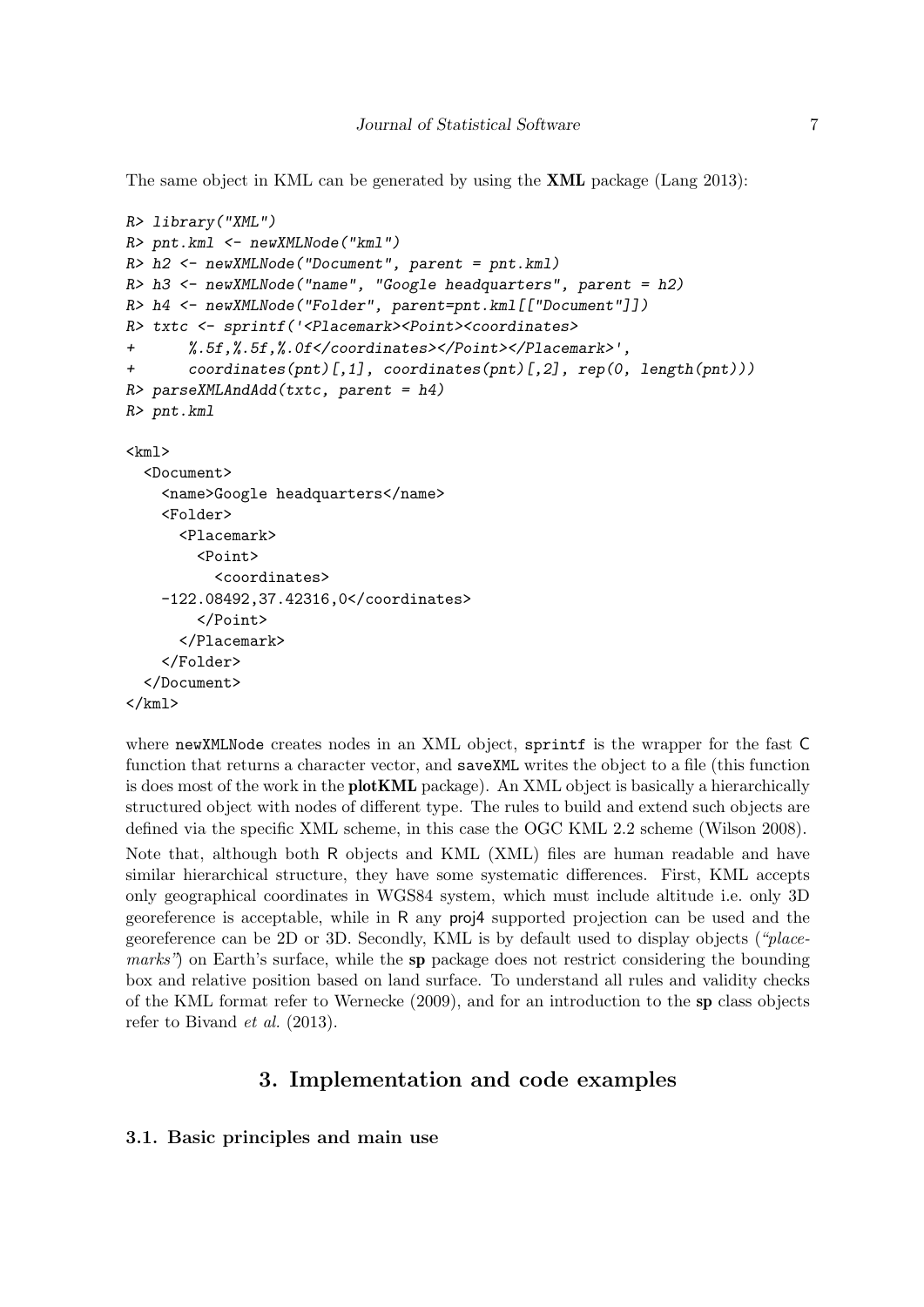The purpose of **plotKML** is to write standard spatio-temporal objects — spatial and spacetime points, lines, polygons and grids, trajectories, georeferenced photographs and similar — from R to KML/KMZ files in such a way that they correspond, as much as possible, to standard cartographic plots or standard scientific visualizations. The main philosophy of plotKML is thus:

- 1. *Create a spatio-temporal object of some class*,
- 2. *Transform coordinates to a coordinate reference system compatible with a virtual globe (geographical coordinates in WGS84; altitude in meters; time in the UTC system)*,
- 3. *Visualize it using the plotKML function*.

We refer to complete scientific visualization templates in plotKML as *'views'*. Views are generated using a combination of low level KML writing functions, which basically coerce the spatio-temporal objects in R to the KML schema.

Visualization-specific generic settings such as icons, color and size of icons (icon styles), labels etc. are referred to as *'aesthetics'* in plotKML. These can be set by changing function arguments within each "kml\_layer" function. Views and their components have been designed to be cartographically *'complete'*, meaning that:

- All spatio-temporal objects are automatically converted to the WGS84 geographical coordinates. Hence the projection system needs to be specified for each input spatial layer.
- Legends for all aesthetics are provided using screen overlays or at least labels are attached to individual plotting objects.
- Missing values (NA), extrapolation areas and/or masked pixels are automatically removed or made transparent.
- Each spatial layer carries some minimum metadata that can be entered via the description tag. This way the distributed KML files can be used as official representations of registered data sets.

The following example shows how to produce a bubble type plot using the **plotKML** package (plot shown in Figure [2\)](#page-9-0). We start by loading the Ebergötzen soil mapping data set (available via the plotKML package):

```
R> library("plotKML")
R> data("eberg")
R> eberg <- eberg[runif(nrow(eberg))<.2,]
R> coordinates(eberg) <- ~X+Y
R> proj4string(eberg) <- CRS("+init=epsg:31467")
```
Next, we can reproject this object to the WGS84 coordinate system:

```
R> eberg.ll <- reproject(eberg)
```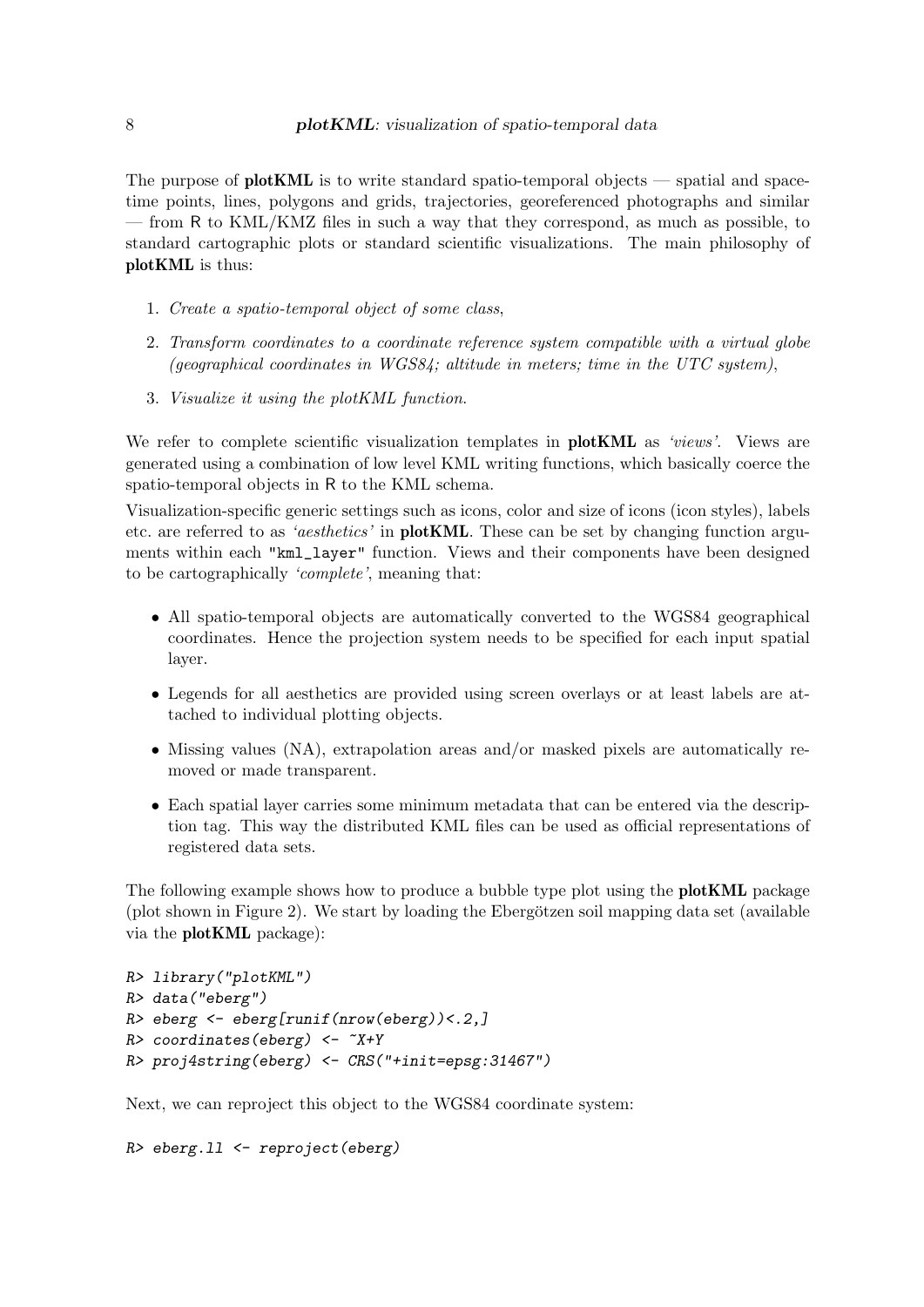so that it can be plotted in Google Earth by using:

```
R> plotKML(eberg.ll["CLYMHT_A"])
```

```
Plotting the first variable on the list
KML file opened for writing...
Parsing to KML...
Closing eberg.ll__CLYMHT_A__.kml
```
and which largely mimics the existing plotting functionality available for spatial data in R, e.g. the spplot functionality from the sp package:

```
R> spplot(eberg.ll["CLYMHT_A"], edge.col="black",
+ alpha=0.8, cex=seq(.3,3,length=5))
```
Note that the generic reproject function available in the plotKML package will try to reproject any sp class objects to the referent WGS84 system, also within the plotKML() function:

```
R> plotKML(eberg["CLYMHT_A"])
```

```
Plotting the first variable on the list
KML file opened for writing...
Reprojecting to +proj=longlat +datum=WGS84 ...
Parsing to KML...
Closing eberg__CLYMHT_A__.kml
```
This means that both plotKML(eberg) and plotKML(eberg.ll) would work with the same object. It is recommended, however, that the users pre-transform spatial objects into the WGS84 geographic coordinate system as this step can be time consuming when working with large data sets.

By combining multiple aesthetics, plotKML can be used also to visualize multivariate data (Figure [3\)](#page-10-0). For example, to visualize two variables at the same time we would run:

```
R> shape = "http://maps.google.com/mapfiles/kml/pal2/icon18.png"
R> kml(eberg.ll, shape = shape, colour = CLYMHT_A, labels = SNDMHT_A,
+ altitude = SNDMHT_A*10, extrude = TRUE)
```
which would use colors to visualize the clay content, and labels and altitude to represent the sand content. Possibility of multivariate visualization makes plotKML comparable to the lattice package for R [\(Gabor 2008\)](#page-22-0).

#### 3.2. KML building utilities

Aside from the generic plotKML() method, the package also contains a number of dedicated methods and functions, which can be referred to as the KML building utilities. The basic KML building utilities are (Figure [4\)](#page-11-0):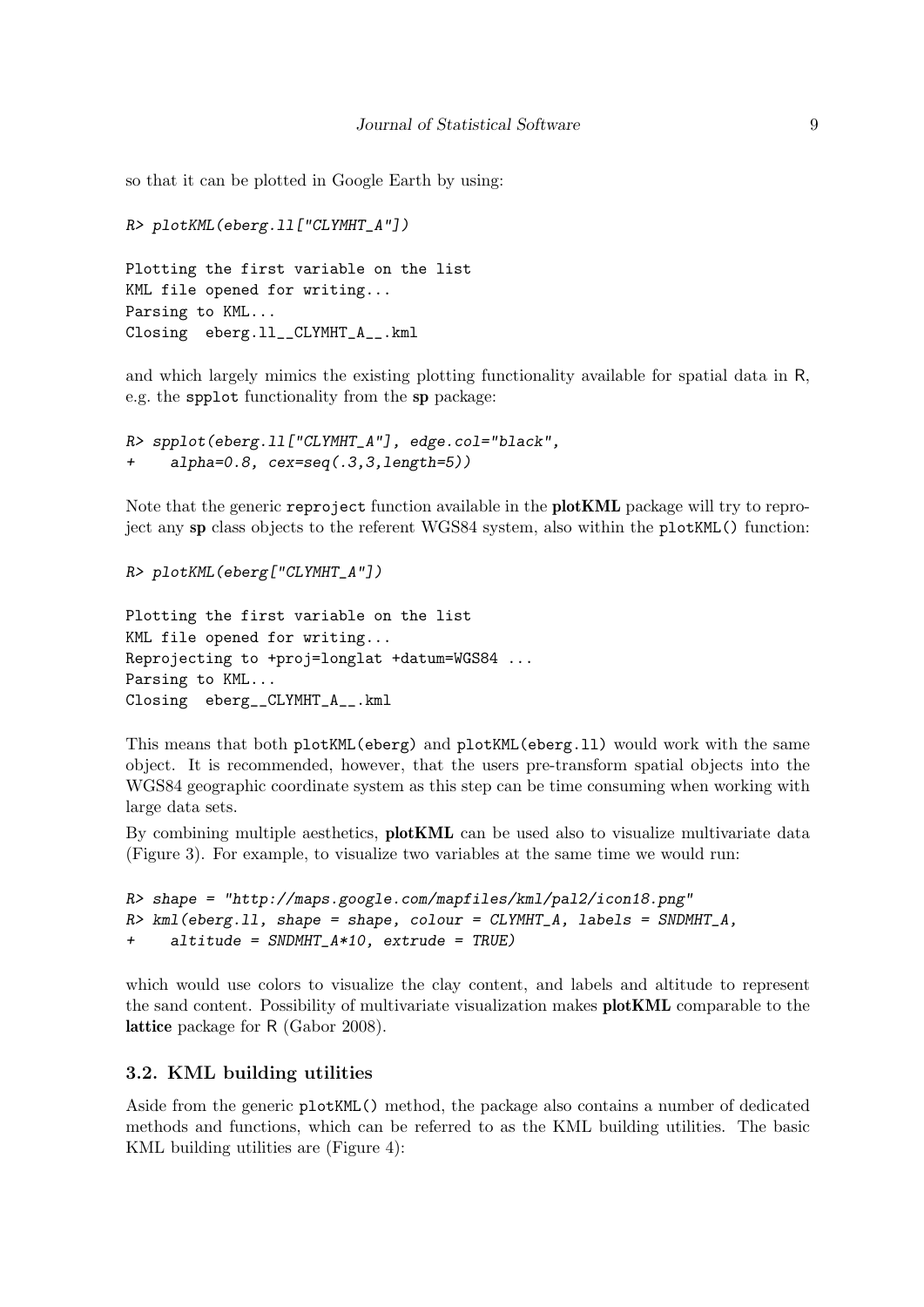<span id="page-9-0"></span>

Figure 2: Bubble-type plots in R and the same plot produced using the plotKML shown in Google Earth.

- kml\_open() opens a KML file in write mode, manages the KML specific URL, and the name of the KML file. It also writes the header of the KML file.
- $kml$ <sub>close</sub>() closes the KML file.
- kml\_layer() writes any sp object into a KML layer (<Folder> tag).
- kml\_screenoverlay() puts a PNG file on the Google Earth screen; usually a legend attached to the map or a logo image.
- $\bullet$  kml\_compress() compresses a KML file to a KMZ file.
- kml\_legend() generates a legend depending on the type of spatio-temporal object.

These utilities actually provide an advanced mode for KML creation, and allow the user to create multi-layers KML with specific legends. This means that a single KML file can be created that contains all layers of interest (e.g. grids and points), associated legends and explanations of how were the maps derived.

The following example demonstrates how several layers can be put together in the same KML file. We start by loading some gridded layers:

To write a gridded layer with a point layer on the top we can run:

```
R> kml_open("eberg.kml")
R> kml_layer(eberg_grid, colour=TWISRT6)
```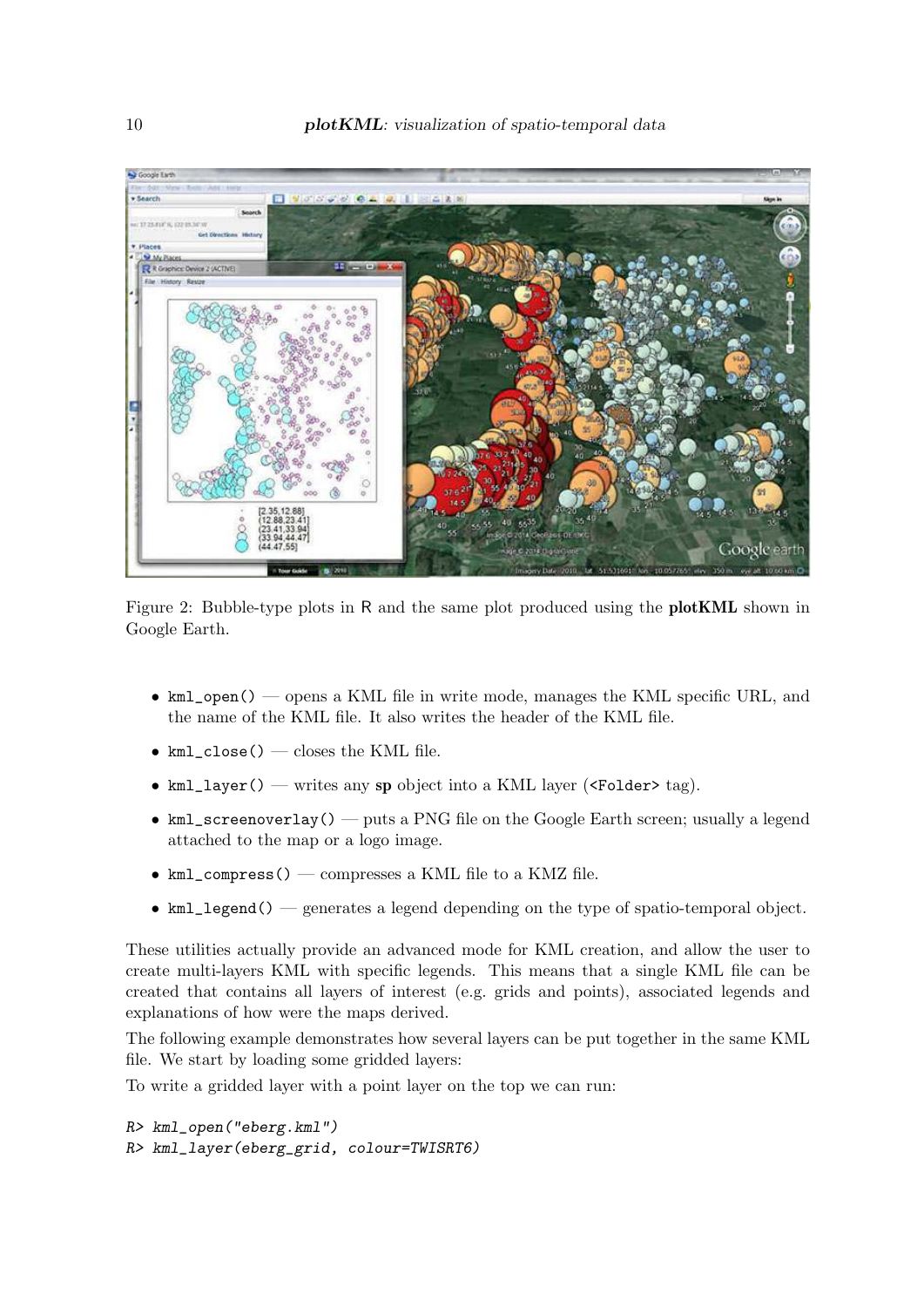<span id="page-10-0"></span>

Figure 3: Multivariate visualization using three aesthetics parameters (in the case above: color, labels and elevation). The plot shows changes in sand content in the soil for the Ebergötzen case study.

```
R> kml_layer(eberg.ll[1,], colour=CLYMHT_A)
R> kml_close("eberg.kml")
```
The resulting plot is shown in Figure [5.](#page-12-0)

#### 3.3. plotKML specific classes

In addition to the existing classes already available in R, we have constructed several new plotKML classes to provide even richer visualization possibilities:

- "SpatialMetadata" *a class to store and exchange spatial metadata*.
- "SpatialPhoto" *a class to store spatial location, image (photograph) and its geometric properties*.
- "SpatialPredictions" *a class to store results of geostatistical mapping*.
- "SpatialVectorsSimulations" *a class to store list of equiprobable simulations of point, line and polygon features*.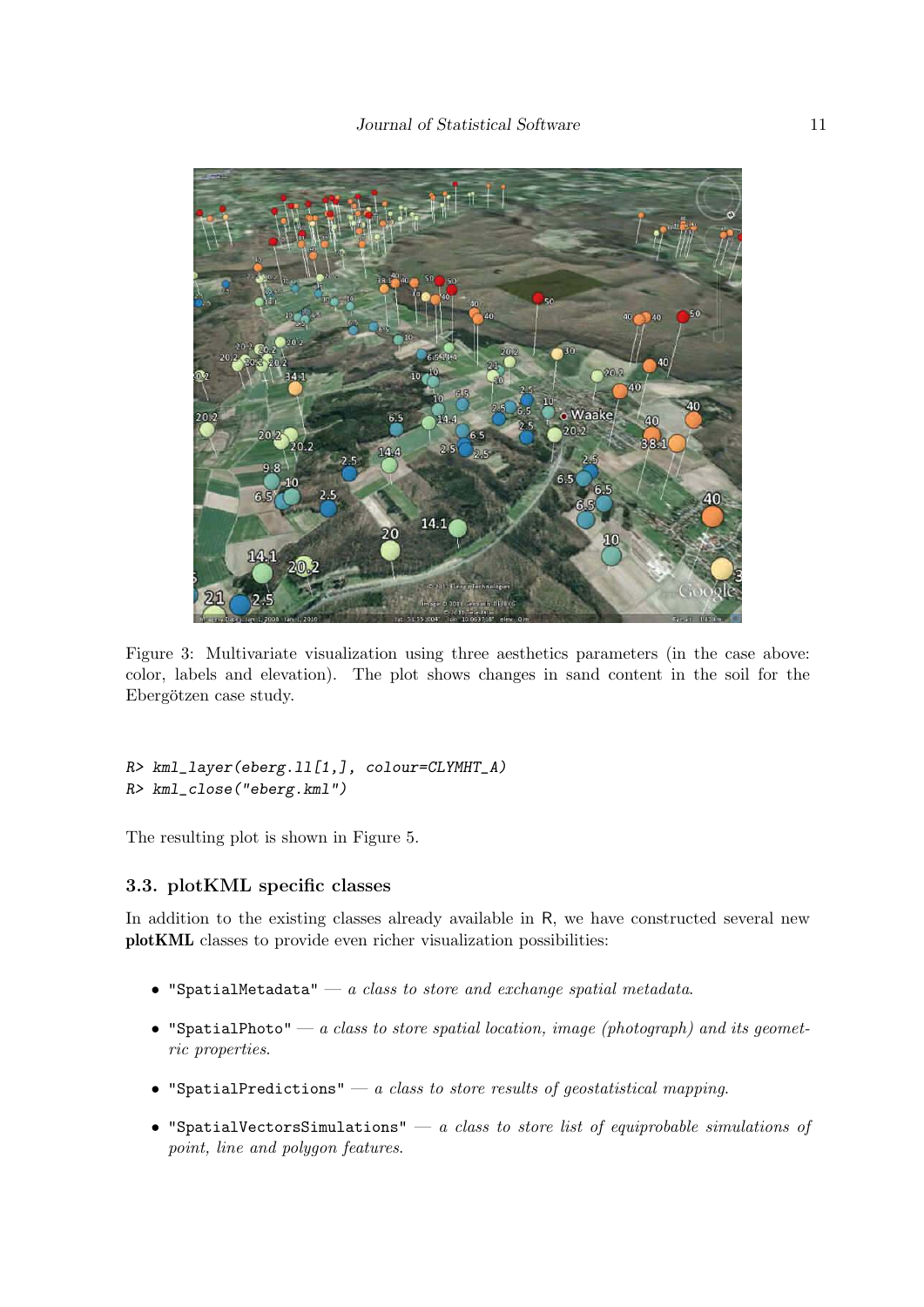<span id="page-11-0"></span>

Figure 4: Overview of the KML building utilities available in the plotKML package.

- "RasterBrickSimulations" *a class to store a list of equiprobable realizations of the same feature*.
- "RasterBrickTimeSeries" *a class to store a time series of grids representing the same feature*.

Most of the classes listed above extend the basic sp and raster based classes by attaching the inputs and outputs of the spatial analysis. For example, the "SpatialPredictions" class contains both the input sampled values, the results of model fitting (regression and the variogram model), predictions and the results of cross validation. By plotting such object via the plotKML-method, one can prepare complete scientific visualization for Google Earth (see Figure [6\)](#page-13-0).

The process of getting from input data (R) to a map in Google Earth is now straightforward and requires only four steps:

- (*1* ) *load/format the data*,
- (*2* ) *fit the geostatistical model*,
- (*3* ) *make predictions*,
- (*4* ) *visualize maps*,

Consider for example the Meuse data set commonly used for geostatistical exercises [\(Pebesma](#page-23-0) [2004\)](#page-23-0):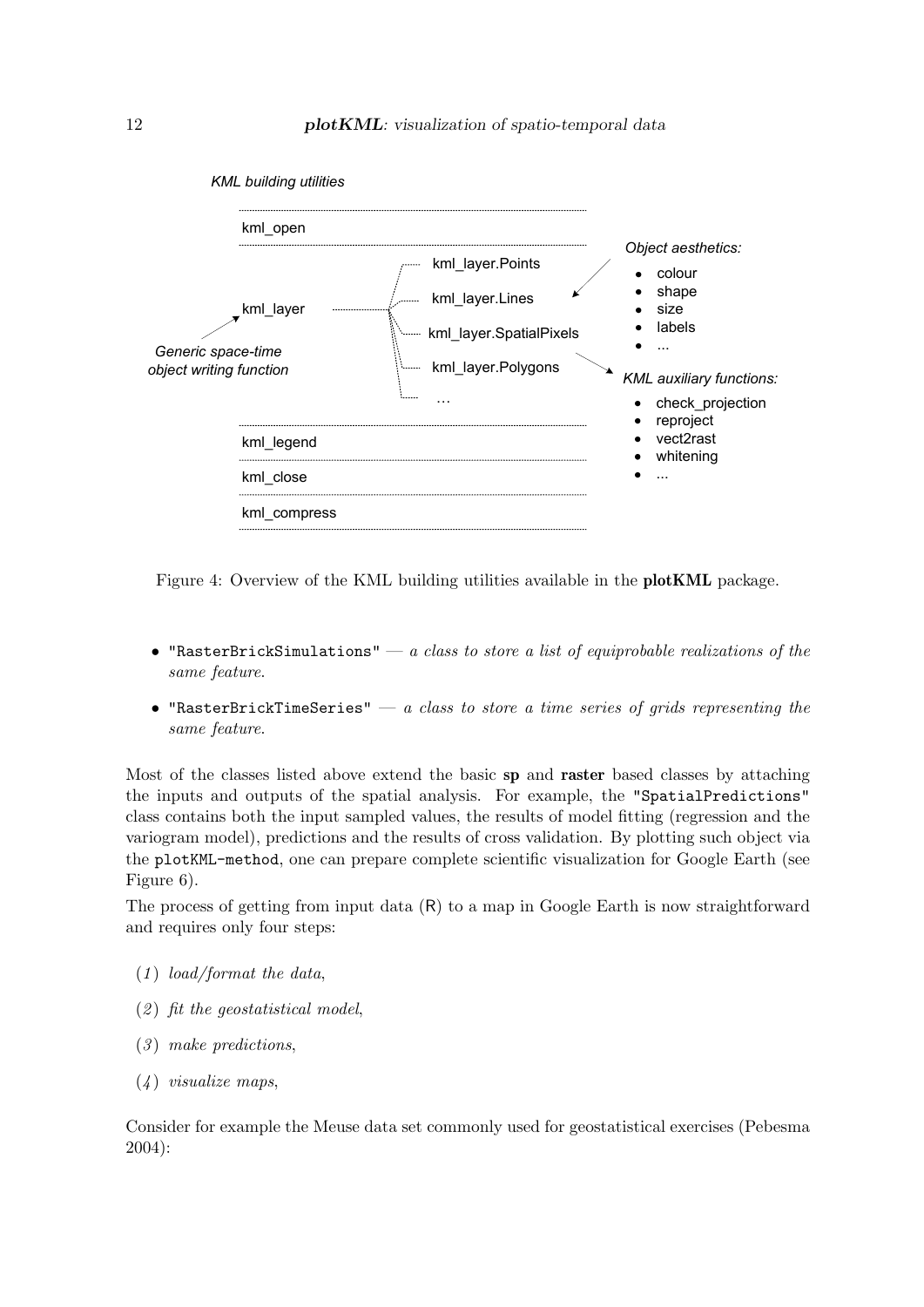<span id="page-12-0"></span>

Figure 5: Example of a multi-layer KML file produced using plotKML: Topographic Wetness Index derived in SAGA GIS (raster image with legend) and contour lines overlaid. This visualization template has been largely inspired by the SAGA GIS software [\(Conrad 2007\)](#page-21-0).

```
R> library("sp")
R> demo(meuse, echo=FALSE)
```
Via the GSIF package we can automate the model fitting and prediction:

```
R> library("GSIF")
R> omm <- fit.gstatModel(meuse, om~dist+ffreq, meuse.grid,
+ family = gaussian(log))
R> om.rk <- predict(omm, meuse.grid)
[using ordinary kriging]
```
#### 100% done

here the generic function fit.gstatModel from the GSIF package [\(Hengl 2013\)](#page-22-0) tries to fit a linear regression-kriging model following the input samples (meuse) and gridded maps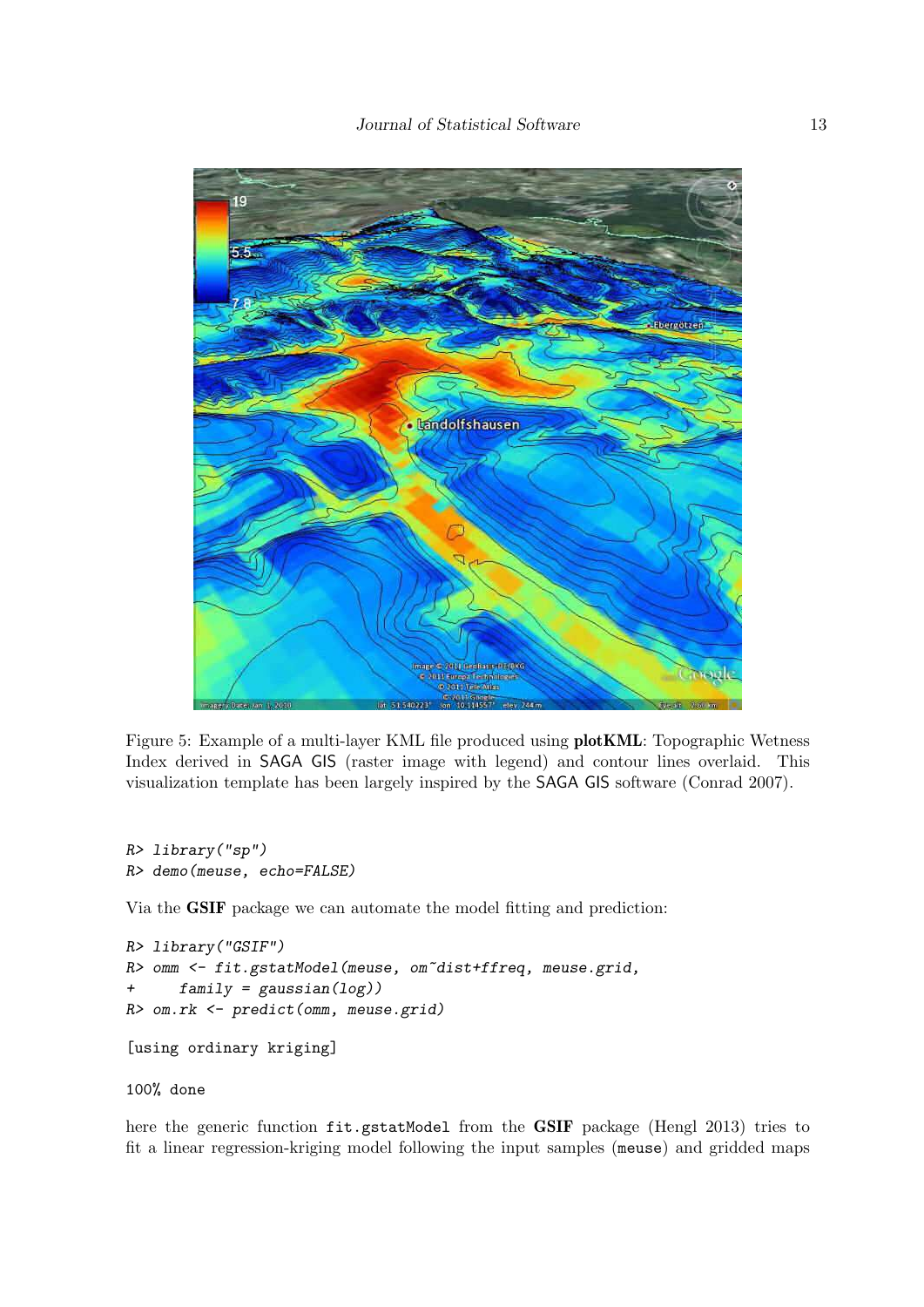<span id="page-13-0"></span>

Figure 6: Scientific visualization of the results of geostatistical mapping (percent organic matter in top-soil) in Google Earth™: a combination of visualization of gridded map with a legend and map showing the sampling locations and fitted regression and variogram models.

(meuse.grid). The output (object of class "SpatialPredictions") can be plotted in Google Earth by running:

```
R> plotKML(om.rk)
```
KML file opened for writing... Reprojecting to +proj=longlat +datum=WGS84 ... Writing to KML... Reprojecting to +proj=longlat +datum=WGS84 ... Parsing to KML... Loading required package: gstat Closing om.rk.kml

which shows most of elements of geostatistical mapping of interest: sampling locations, resulting spatial predictions, but also success of regression model fitting, variogram fitting and cross-validation. Note also that wrapping model fitting and export to KML allows full automation of the mapping process, so that the process can be run on a server [\(Pebesma](#page-23-0) *et al.* [2011\)](#page-23-0).

#### 3.4. Visualization of spatio-temporal classes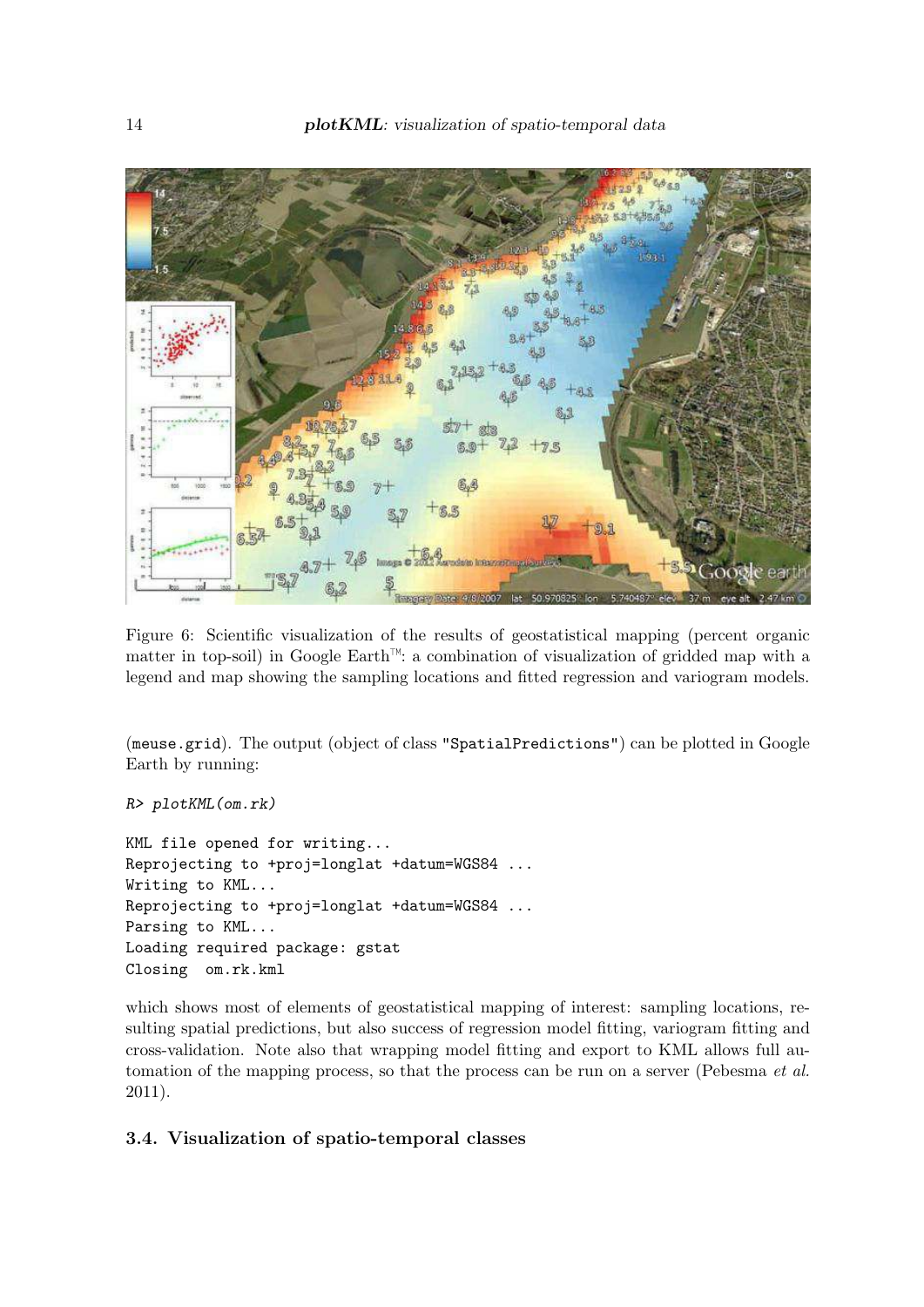<span id="page-14-0"></span>From 2012, there are several implementations of spatio-temporal classes in R. [Pebesma \(2012b\)](#page-23-0) shows how purely spatial classes can be extended to space-time classes (via the spacetime [\(Pebesma 2012a\)](#page-23-0) package): spatio-temporal full data frame (STFDF), sparse spatio-temporal data frame (STSDF), spatio-temporal irregular data frames (STIDF). plotKML works with most of the space-time classes implemented in R, especially the ones extending the sp classes, but the package should also work with the raster package class objects.



Figure 7: Spatio-temporal plot of point pattern in time: foot-and-mouth epidemic data from north Cumbria (UK) [\(Diggle](#page-21-0) *et al.* [2005\)](#page-21-0).

Consider for example the foot-and-mouth epidemic data from north Cumbria (UK) [\(Diggle](#page-21-0) *[et al.](#page-21-0)* [2005\)](#page-21-0). This is a spatio-temporal point pattern represented with a matrix containing  $(x, y, t)$  coordinates of the 648 observations. To visualize this data in R (spacetime package) we would run:

```
R> data("fmd")
R> fmd0 <- data.frame(fmd)
R> coordinates(fmd0) <- c("X", "Y")
R> proj4string(fmd0) <- CRS("+init=epsg:27700")
R> fmd_sp <- as(fmd0, "SpatialPoints")
R> dates <- as.Date("2001-02-18")+fmd0$ReportedDay
R> library("spacetime")
R> fmd_ST <- STIDF(fmd_sp, dates, data.frame(ReportedDay=fmd0$ReportedDay))
R> data("northcumbria")
R> ln <- Line(northcumbria)
R> NC <- SpatialLines(list(Lines(list(ln), ID="NC")))
```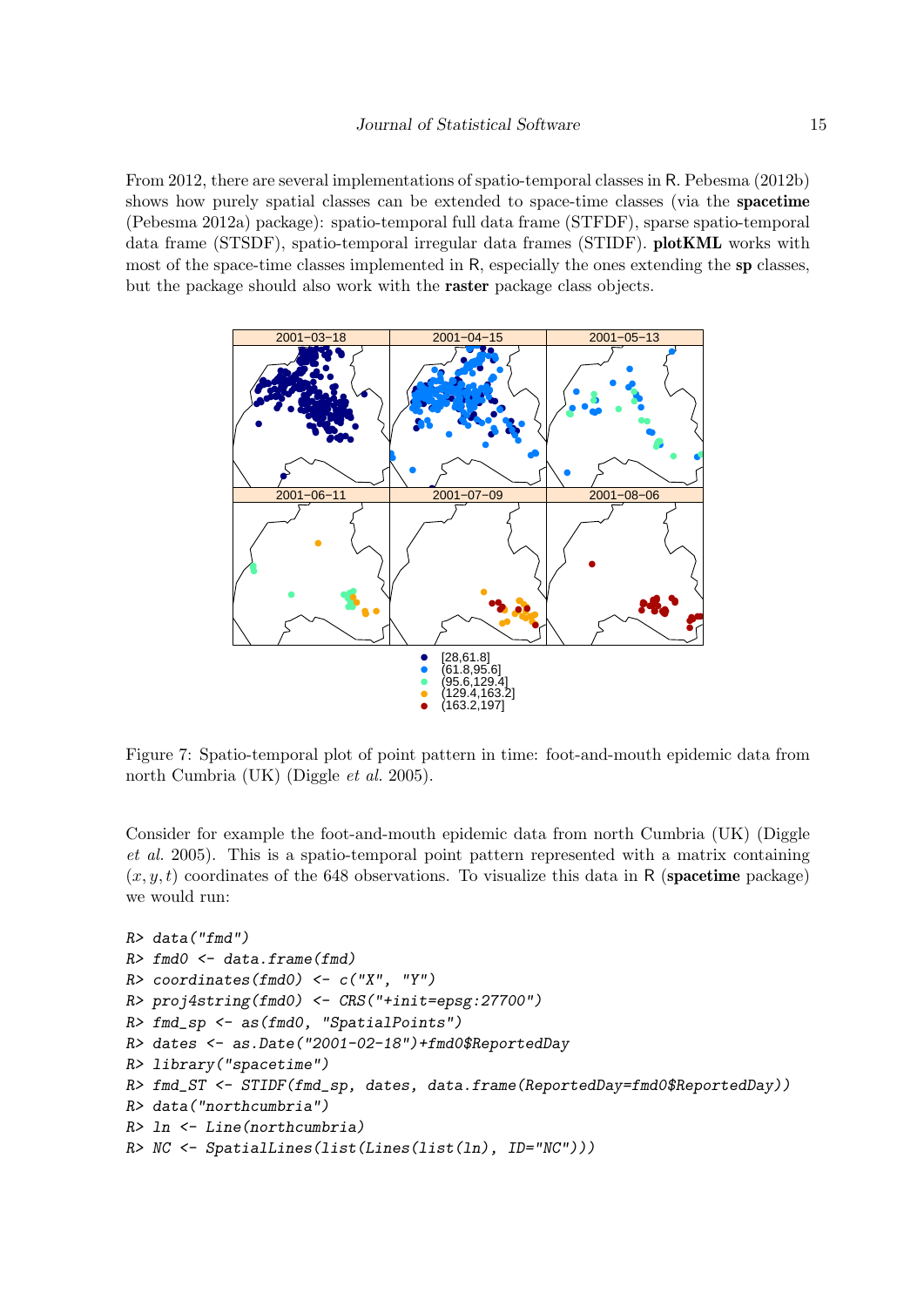<span id="page-15-0"></span>

Figure 8: Visualization of the food-and-mouth epidemic data from north Cumbria (UK) in Google Earth (compare with Figure [7\)](#page-14-0). Note that Google Earth allows users to slide through an event, but also to set the temporal support (width in the slide bar).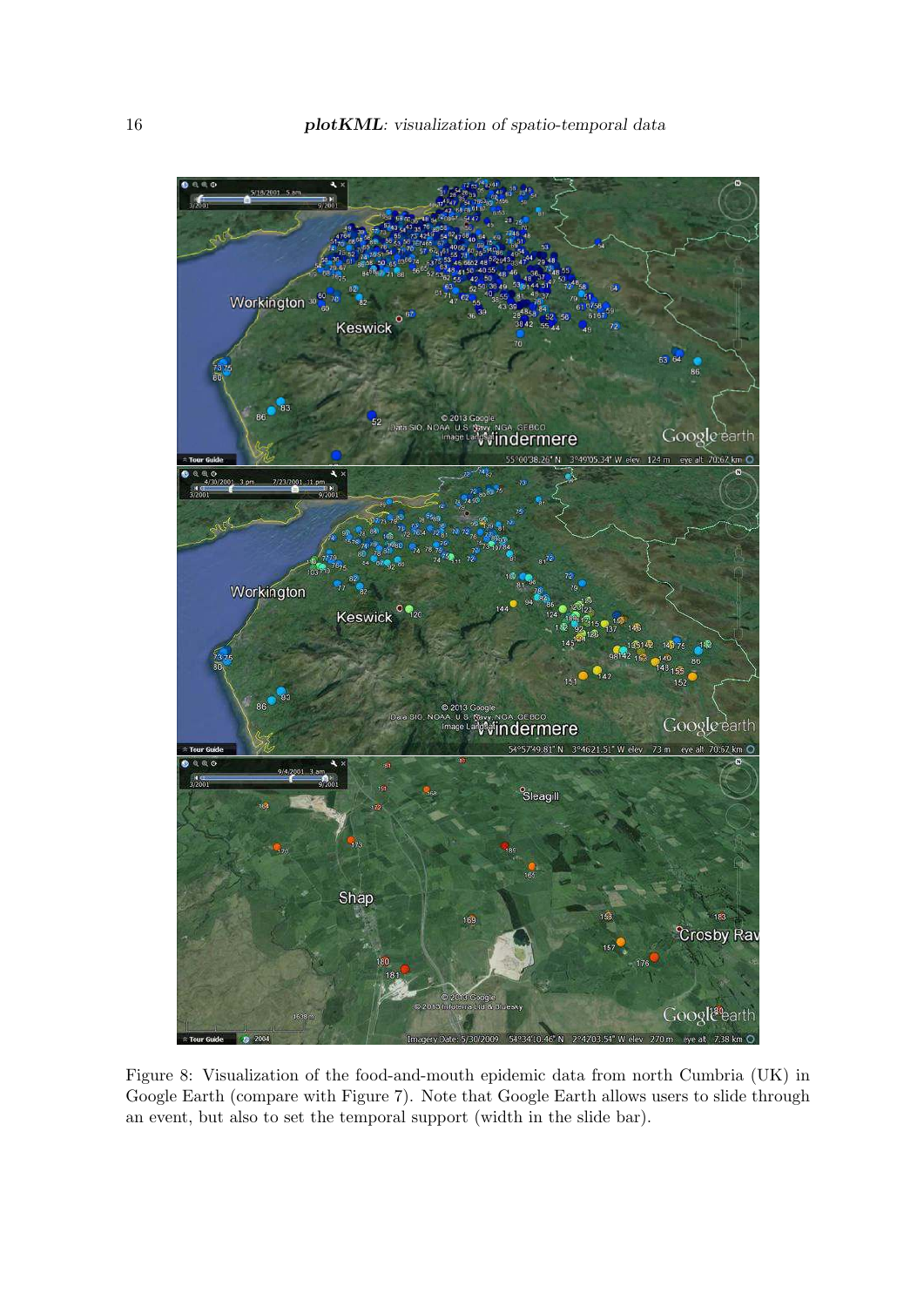```
R> proj4string(NC) <- CRS("+init=epsg:27700")
R> stplot(fmd_ST, sp.layout=list("sp.lines", NC), col.regions=SAGA_pal[[1]])
```
which produces a plot shown in Figure [7.](#page-14-0) To plot this data in Google Earth we can do (Figure [8\)](#page-15-0):

```
R> plotKML(fmd_ST, colour_scale=SAGA_pal[[1]])
```
Plotting the first variable on the list KML file opened for writing... Reprojecting to +proj=longlat +datum=WGS84 ... Parsing to KML... Closing fmd\_ST.kml

Some advantages of getting this data to Google Earth, as compared to using the stplot() function (Figure [7\)](#page-14-0), are:

- 1. We can animate spread of disease by moving the time slider.
- 2. We can observe the event with different temporal support size.
- 3. We can zoom in into the specific points and locate the actual farm.
- 4. We can try to analyze whether the spread of disease has anything to do with the proximity to roads, type of land cover etc.
- 5. We do not necessarily need to prepare any administrative data for the study area as these are already available in Google Earth.

#### 3.5. Visualization of time series of rasters

plotKML can also be used to visualize raster stacks i.e. time series of rasters. Raster stacks or raster bricks [\(Hijmans and van Etten 2012\)](#page-22-0) can be different type of remote sensing data or predicted or modelled values. The plot shown in Figure [9](#page-17-0) is based on generic functions for plotting of "RasterBrickTimeSeries" class data. It shows a time series of MODIS Land Surface Temperature images for a small area in Istria. We start by building an spatio-temporal object from table data:

```
R> data("LST")
R> gridded(LST) <- ~lon+lat
R> proj4string(LST) <- CRS("+proj=utm +zone=33 +datum=WGS84 +units=m")
```
Next, format dates:

```
R> dates <- sapply(strsplit(names(LST), "LST"), function(x){x[[2]]})
R> datesf <- format(as.Date(dates, "%Y_%m_%d"), "%Y-%m-%dT%H:%M:%SZ")
```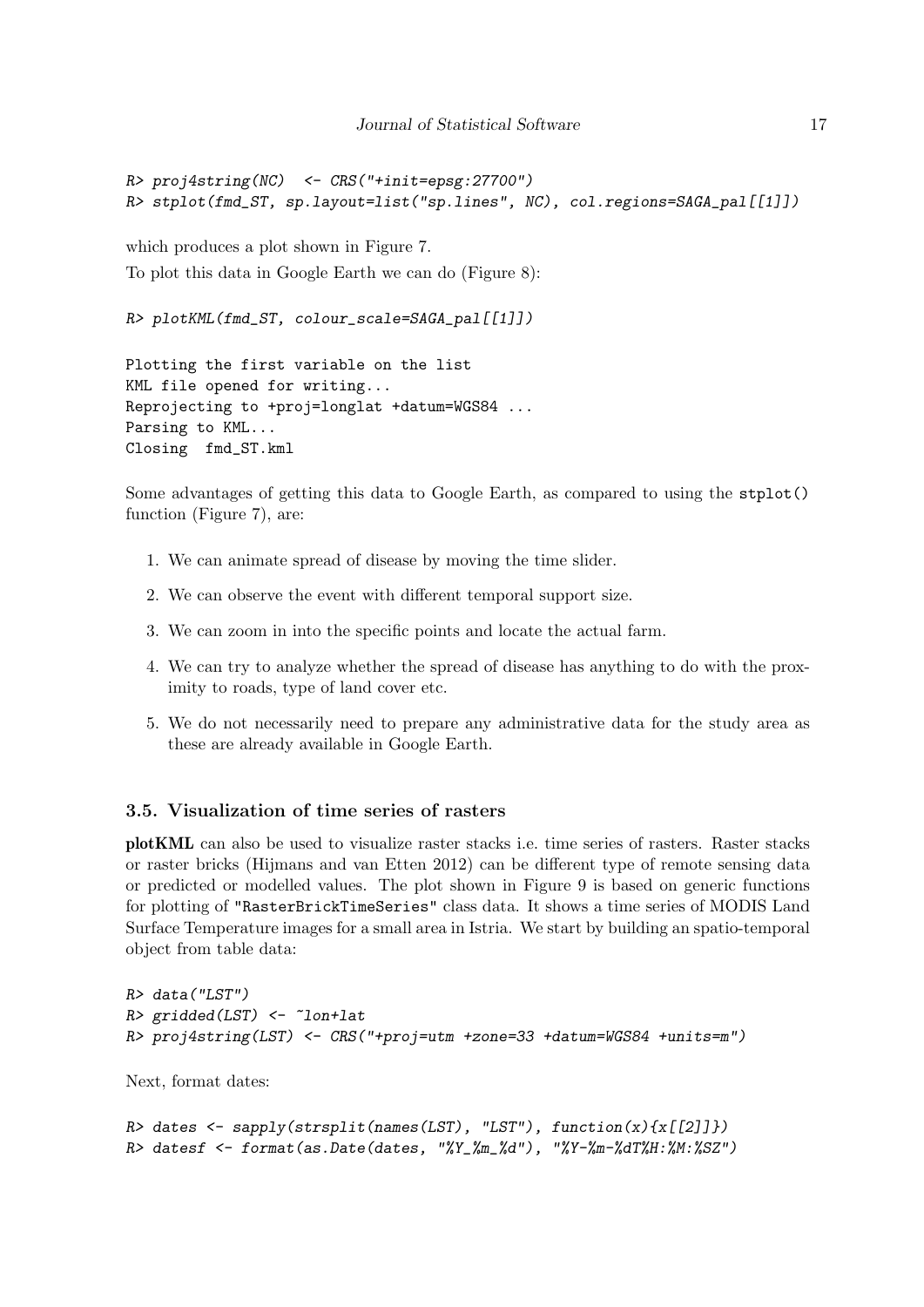<span id="page-17-0"></span>

Figure 9: Example of a time series of MODIS images (RasterBrickTimeSeries class) plotted in Google Earth. The values of MODIS Land Surface Temperature at ground stations can be interactively explored by clicking at the points of interest. This way both changes in 2D+T and T can be visually explored.

we subtract and add  $\pm 4$  days to derive begin and end period:

```
R> TimeSpan.begin = as.POSIXct(unclass(as.POSIXct(datesf))-4*24*60*60,
+ origin="1970-01-01")
R> TimeSpan.end = as.POSIXct(unclass(as.POSIXct(datesf))+4*24*60*60,
      + origin="1970-01-01")
R> LST_ll <- reproject(LST)
Reprojecting to +proj=longlat +datum=WGS84 ...
Reprojecting to +proj=longlat +datum=WGS84 ...
...
```
Next, we can select three climatic stations in the area (to allow for visualization of time-series data) and prepare an object of class "RasterBrickTimeSeries":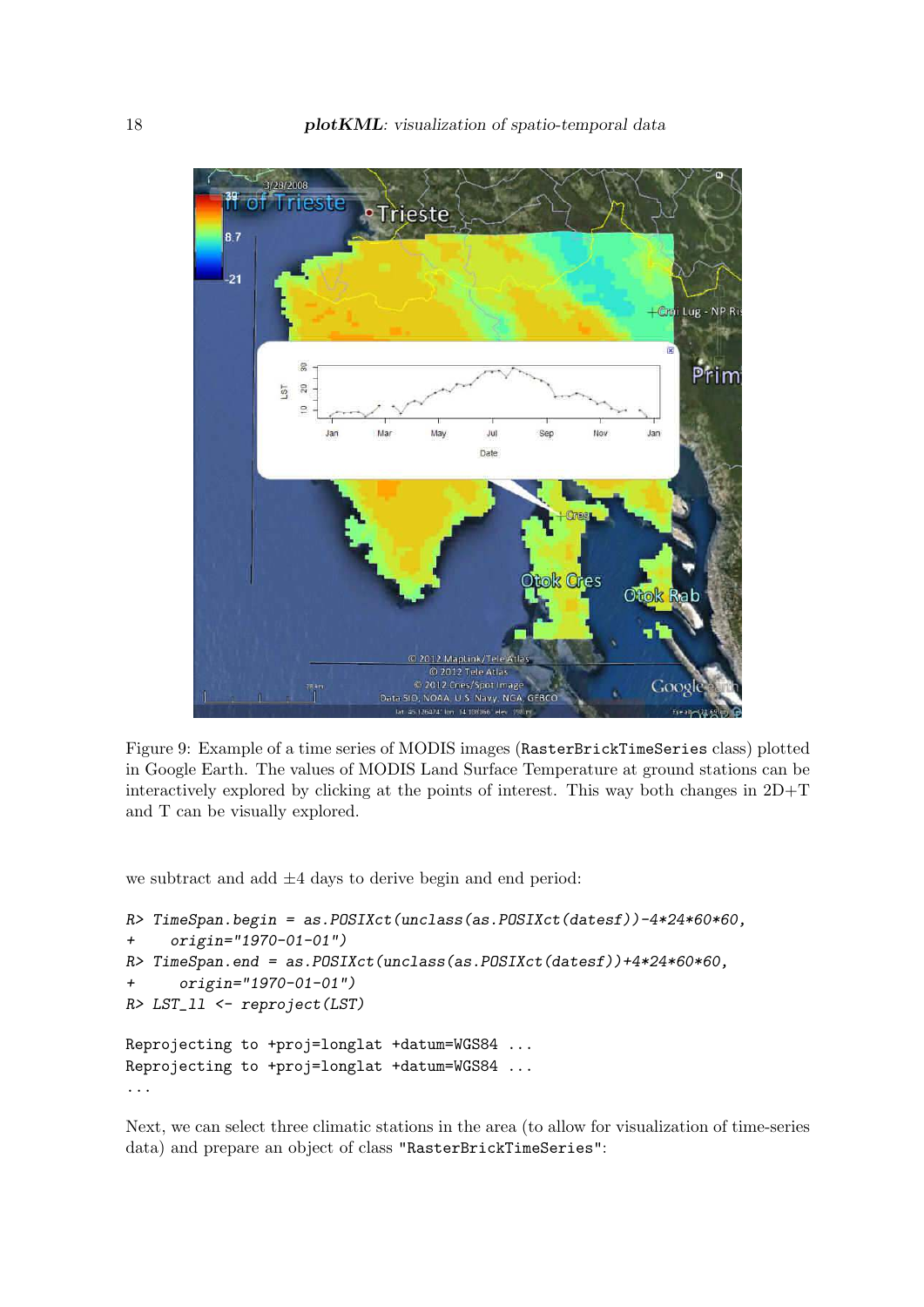```
R> st.names <- c("Pazin", "Crni Lug - NP Risnjak", "Cres")
R> pnts <- HRtemp08[which(HRtemp08$NAME==st.names[1])[1],]
R> pnts <- rbind(pnts, HRtemp08[which(HRtemp08$NAME==st.names[2])[1],])
R> pnts <- rbind(pnts, HRtemp08[which(HRtemp08$NAME==st.names[3])[1],])
R> coordinates(pnts) <- ~Lon + Lat
R> proj4string(pnts) <- CRS("+proj=longlat +datum=WGS84")
R> LST_ll <- brick(LST_ll)
R> LST_ll@title = "Time series of MODIS Land Surface Temperature"
R> LST.ts <- new("RasterBrickTimeSeries", variable = "LST", sampled = pnts,
+ rasters = LST_ll, TimeSpan.begin = TimeSpan.begin[1:5],
+ TimeSpan.end = TimeSpan.end[1:5])
```
so that we can plot the MODIS images in Google Earth by running:

```
R> plotKML(LST.ts, colour_scale=SAGA_pal[[1]])
KML file opened for writing...
Parsing to KML...
Writing to KML...
Closing LST.ts.kml
```
The resulting plot allows us to explore the changes in values both in space (by using the slide bar in Google Earth) and time (by browsing the individual time-series plots). Again, temporal support can be controlled by the width of the time slider. Setting up a wider temporal support Google Earth will interpolate the displayed colors automatically and display patterns that we would otherwise not be able to see.

#### 3.6. plotKML in comparison to other KML writing software

Table 3.6 list some common KML writing software and provides our quick assessment of their functionality. In comparison to other KML writing packages in R and python (e.g.  $R2G2$  and pyKML), we see the potential of plotKML primarily within its ambition to provide a larger family of lower-level and wrapper functions that allow both fast generation of complete plots, and customization of KML plots by binding several lower level functions (Table 3.6).

Although spatial objects in R can be converted to KML formats using a range of different approaches, the **plotKML** package tries to simplify the process considerably. It has a potential particularly for visualising time series of spatial layers and outputs of spatial analysis (as shown in sections [3.4](#page-13-0) and [3.5\)](#page-16-0), which is a task that is always rather challenging.

A possible limitation of using plotKML will be visualization of large data sets, which is at the moment not recommended. Instead of attempting direct export of large GIS layers into a single KML file, we advice the user to consider some of the following strategies to optimize export and visualization of large data sets:

- 1. Tile large study areas into regular blocks.
- 2. Consider increasing the grid cell size in the raster images and/or remove redundant nodes in the vector layers by various thinning procedures.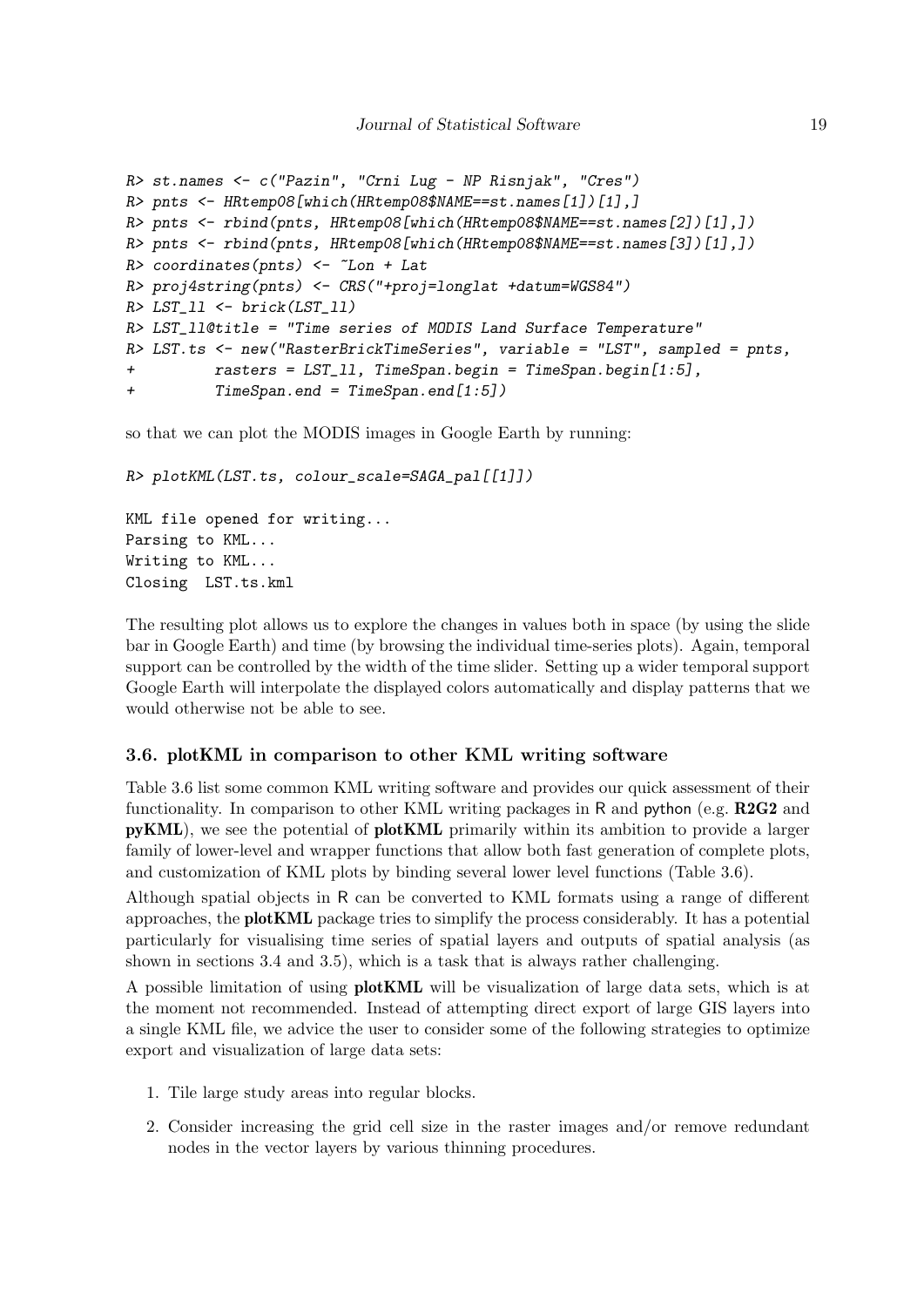| Aspect                                                                      | GDAL/OGR      | SAGA GIS                                        | GRASS GIS                                         | Autodesk | Geomedia | ArcGIS         | Mapping Toolbox | <b>DYKNL</b> | R2G2      | plotKML   |
|-----------------------------------------------------------------------------|---------------|-------------------------------------------------|---------------------------------------------------|----------|----------|----------------|-----------------|--------------|-----------|-----------|
| Programming language                                                        | $C++/$ Python | Python<br>$\begin{array}{c} + \\ + \end{array}$ | / Python<br>$\begin{array}{c} + \\ + \end{array}$ |          | ಡ        | Python<br>AML, | MatLab          | Python       | $\propto$ | $\propto$ |
| Open Source software                                                        | $\checkmark$  | $\checkmark$                                    | $\checkmark$                                      |          |          |                |                 | $\checkmark$ | ✓         | ✓         |
| Writes vector data (points, lines, polygons)                                | $\star$       |                                                 | $^\star$                                          | ★        | ★        | ★              | ★               | $^{\star}$   | $^\star$  | ★         |
| Writes rasters (single raster layer, raster<br>stacks)                      |               | $^\star$                                        | $^\star$                                          |          |          |                | $^\star$        | $^\star$     |           |           |
| Writes spatio-temporal data<br>(spatio-temporal classes)                    |               |                                                 |                                                   |          |          | $^\star$       | $^\star$        |              |           |           |
| Can efficiently handle large data (Gigapixel<br>images and large vectors)   | ★             |                                                 |                                                   |          |          |                |                 |              |           | $^\star$  |
| Allows creation of visualization templates<br>(KML writing utilities)       | $^\star$      |                                                 |                                                   |          |          |                |                 |              |           |           |
| Allows styling (icons size and colors, line<br>width, transparency etc.)    |               |                                                 |                                                   |          |          |                |                 |              |           |           |
| Supports visualization of scientific data<br>(statistical plots and charts) |               |                                                 |                                                   |          |          |                |                 | $^\star$     |           |           |
| Coding efficiency (ease of writing the<br>spatial objects to KML files)     |               |                                                 |                                                   |          |          |                |                 |              |           |           |
| Provides user-friendly GUI                                                  |               |                                                 | $^\star$                                          |          |          |                |                 |              |           |           |

Table 2: A matrix comparison of some KML writing software.  $\star$  — full capability,  $\star$  possible but with limitations,  $−$  — not possible in this package. Functionality subjectively approximated by the authors (subject to discussion).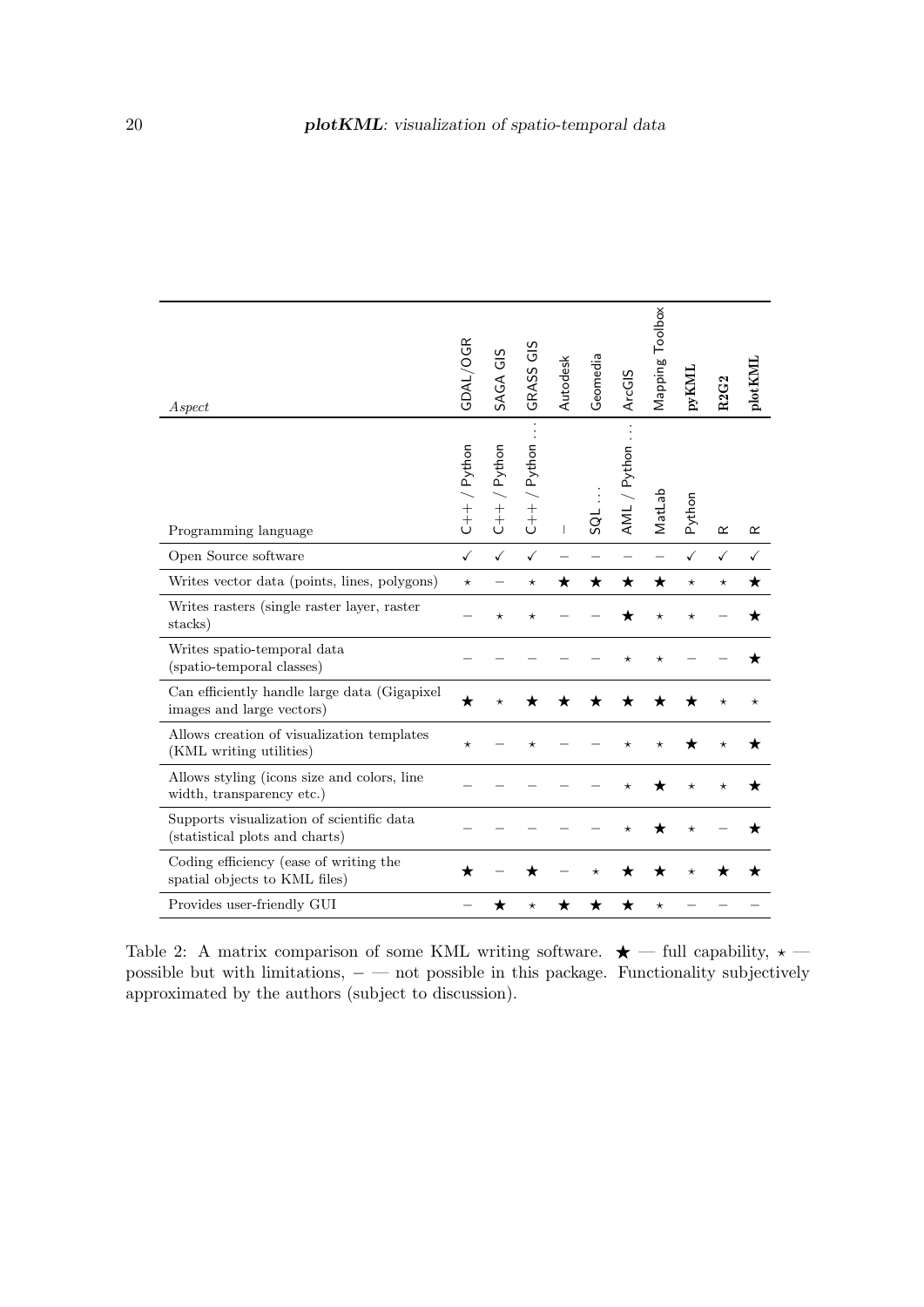3. Consider putting the data into a database and then generate KML in chunks.

# 4. Discussion

We have described the design of the R package **plotKML** in comparison to the other existing packages and software for visualization of similar data. The plotKML() method is suggested as a straightforward approach to get the results of spatial analysis quickly from R to Google Earth, but this of course does not alleviate the need for a comprehensive understanding of (geo)statistical analysis and spatial data object structures.

Indirectly, plotKML promotes KML as a standard to use for scientific visualization of spatiotemporal data. Can this be justified? We think that there are several attractive features of using KML schema for scientific visualization. First of all, KML often goes beyond what we typically use within a desktop GIS. KML files can contain both spatial, textual and multimedia information, hence anyone can virtually explore geographical data as standing about the Earth's surface, but then also read all required information about how was the data produced and where to find more information via the embedded HTML content [\(Wernecke](#page-23-0) [2009\)](#page-23-0). Second, as indicated in the introduction already, KML is the format used by Google Earth, and this is likely to remain the most popular geographical browser in the years to come. We believe that packages that connect statistical and geographical programming environments with Google Earth type of browsers are also critical for engaging the wider public in project outcomes. Both researchers and applied users like to see patterns in data clearly and they like to explore data in user-friendly Virtual Earth type of environment. It is also worth mentioning that, Elsevier<sup>10</sup> now encourages authors to attach to attach KML files to their article submission. This option is now available for over 80 of their journals in earth sciences, life sciences, and social sciences, so it is in a way already a standard for scientific visualization.

But there are still much room for improvements. As we have demonstrated, both R and KML/Google Earth are fairly flexible and can be used to represent spatial objects and features in 4D (geographical coordinates, altitude, time), nevertheless, both are not ideal for specific tasks. For example, KML is not (yet) suitable to represent complex geological structures, although some authors (e.g. De Paor and Whitmeyer  $(2011)$  and Blenkinsop  $(2012)$ ) have suggested ways around the problem.

We foresee that the future of our package will be in linking our scripts with Java scripts and/or PHP scripts i.e. implementing the functionality that subsets and tiles data from large databases on the fly. We also hope to constantly update and expand the number of supported classes in plotKML (especially following the matrix in Table [2.3\)](#page-3-0) and then add more and more functionality for visualizing distributed data via network links and web mapping services.

# Acknowledgments

This package has been developed as a part of the Global Soil Information Facilities initiative — tools for collating and serving global soil data developed jointly by the ISRIC — World Soil Information institute and collaborators. ISRIC is a non-profit organization with a mandate

 $10$ <http://www.elsevier.com/googlemaps>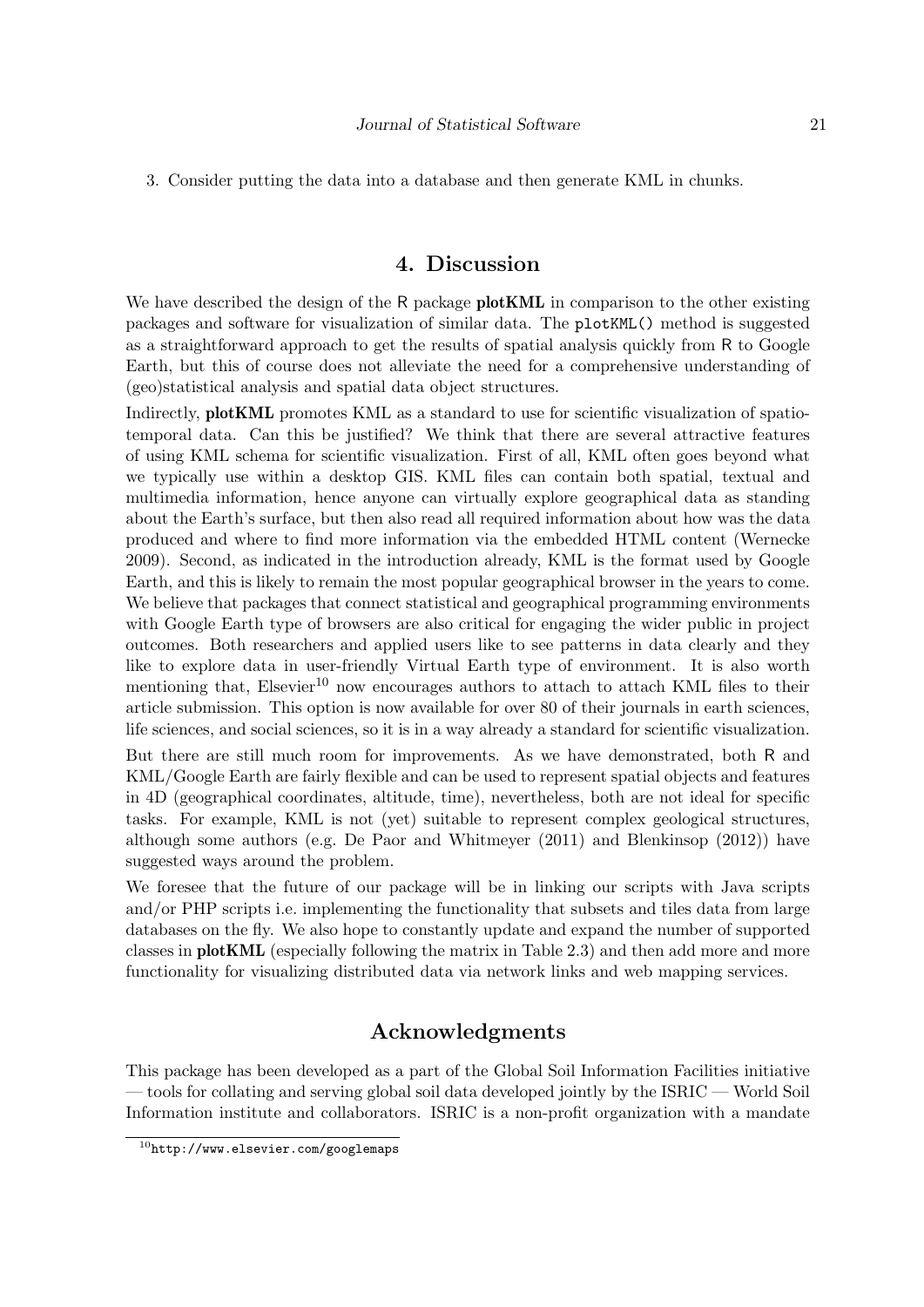<span id="page-21-0"></span>to serve the international community as custodian of global soil information and to increase awareness and understanding of the role of soils in major global issues.

The authors would like to thank the two anonymous reviewers for their suggestions and R code chunks that were largely incorporated in this article.

# References

- Arrigo N, Albert LP, Mickelson PG, Barker MS (2012). "Quantitative visualization of biological data in Google Earth using R2G2, an R CRAN package." *Molecular Ecology Resources*,  $12(6), 1177-1179.$
- Beaudette D, Roudier P (2012). aqp*: Algorithms for Quantitative Pedology*. R package version 1.4, URL <http://CRAN.R-project.org/package=aqp>.
- Bivand R, Pebesma E, Rubio V (2008). *Applied Spatial Data Analysis with* R. Use R Series. Springer-Verlag, Heidelberg.
- Bivand R, Pebesma E, Rubio V (2013). *Applied Spatial Data Analysis with* R. Use R Series, 2nd edition. Springer-Verlag, Heidelberg.
- Bleisch S (2011). *Evaluating the Appropriateness of Visually Combining Quantitative Data Representations with 3D Desktop Virtual Environments Using Mixed Methods*. Phd thesis, City University London.
- Blenkinsop T (2012). "Visualizing structural geology: From Excel to Google Earth." *Computers & Geosciences*, 45(0), 52–56.
- Butler D (2006). "Virtual globes: The web-wide world." *Nature*, 439, 776–778.
- Conrad O (2007). *SAGA Entwurf, Funktionsumfang und Anwendung eines Systems für Automatisierte Geowissenschaftliche Analysen.* Ph.D. thesis, University of Göttingen, Göttingen.
- Cook D, Swayne DF (2007). *Interactive and Dynamic Graphics for Data Analysis*. Springer-Verlag, New York. ISBN 978-0-387-71761-6.
- Craglia M, Goodchild M, Annoni A, Camara G, Gould M, Kuhn W, Mark D, Masser I, Maguire D, Liang S, Parsons E (2008). "Next-Generation Digital Earth: A position paper from the Vespucci Initiative for the Advancement of Geographic Information Science." *International Journal of Spatial Data Infrastructures Research*, 3(6), 146–167.
- De Paor DG, Whitmeyer SJ (2011). "Geological and geophysical modeling on virtual globes using KML, COLLADA, and Javascript." *Computers & Geosciences*, 37(1), 100–110.
- Diggle P, Rowlingson B, Su Tl (2005). "Point process methodology for on-line spatio-temporal disease surveillance." *Environmetrics*, 16(5), 423–434.
- Dykes J, MacEachren A, Kraak J (2005). *Exploring Geovisualization*. International Cartographic Association. Elsevier Science. ISBN 9780080531472.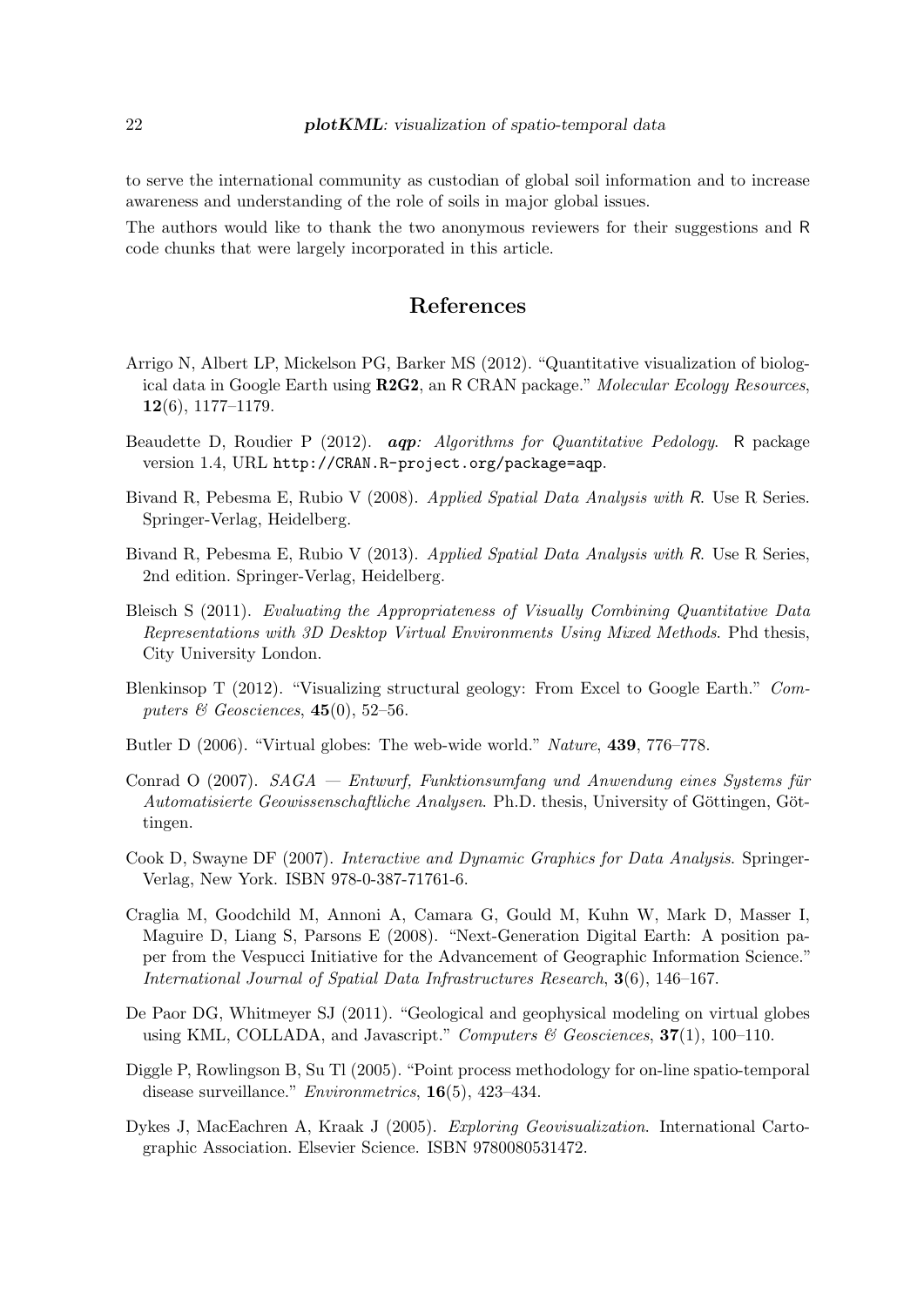- <span id="page-22-0"></span>Elmqvist N, Tudoreanu ME (2007). "Occlusion Management in Immersive and Desktop 3D Virtual Environments: Theory and Evaluation." *International Journal of Virtual Reality*, 6(2), 21–32.
- Erwig M, Güting RH, Schneider M, Vazirgiannis M (1999). "Spatio-Temporal Data Types: An Approach to Modeling and Querying Moving Objects in Databases." *GeoInformatica*, 3, 269–296.
- Friendly M, Denis DJ (2001). "Milestones in the history of thematic cartography, statistical graphics, and data visualization." URL <http://www.datavis.ca/milestones/>.
- Fritz S, McCallum I, Schill C, Perger C, See L, Schepaschenko D, van der Velde M, Kraxner F, Obersteiner M (2012). "Geo-Wiki: An online platform for improving global land cover." *Environmental Modelling & Software*, 31, 110–123.
- Gabor G (2008). "lattice: Multivariate Data Visualization with R." *Journal of Statistical Software, Book Reviews*, 25(2), 1–3. ISSN 1548-7660. URL [http://www.jstatsoft.org/](http://www.jstatsoft.org/v25/b02) [v25/b02](http://www.jstatsoft.org/v25/b02).
- Galton A (2004). "Fields and objects in space, time, and space-time." *Spatial cognition and computation*, 4(1), 39–68.
- Goodchild MF (2008). "Commentary: whither VGI?" *GeoJournal*, 72(3-4), 239–244. ISSN 0343-2521. [doi:10.1007/s10708-008-9190-4](http://dx.doi.org/10.1007/s10708-008-9190-4).
- Gore A (1998). "The digital earth: understanding our planet in the 21st century." *Australian surveyor*, 43(2), 89–91.
- Hengl T (2013). GSIF*: Global Soil Information Facilities tools (standards and functions) and sample datasets for global soil mapping*. R package version 0.3-6, URL [http://CRAN.](http://CRAN.R-project.org/package=GSIF) [R-project.org/package=GSIF](http://CRAN.R-project.org/package=GSIF).
- Hengl T, Heuvelink G, Perčec Tadić M, Pebesma E (2012). "Spatio-temporal prediction of daily temperatures using time-series of MODIS LST images." *Theoretical and Applied Climatology*, 107, 265–277.
- Hijmans RJ, van Etten J (2012). raster*: Geographic data analysis and modeling*. R package version 2.0-41, URL <http://CRAN.R-project.org/package=raster>.
- Keitt TH, Bivand R, Pebesma E, Rowlingson B (2013). rgdal*: Bindings for the Geospatial Data Abstraction Library*. R package version 0.8-3, URL [http://CRAN.R-project.org/](http://CRAN.R-project.org/package=rgdal) [package=rgdal](http://CRAN.R-project.org/package=rgdal).
- Lang DT (2013). XML*: Tools for parsing and generating XML within* R *and* S*-PLUS*. R package version 3.98-1.1, URL <http://CRAN.R-project.org/package=XML>.
- McGavra G, Morris S, Jan´ee G (2009). *Technology Watch Report: Preserving Geospatial Data*. DPC Technology Watch Series Report 09-01. Digital Preservation Coalition, York, UK.
- Patterson TC (2007). "Google Earth as a (Not Just) Geography Education Tool." *Journal of Geography*, 106(4), 145–152.